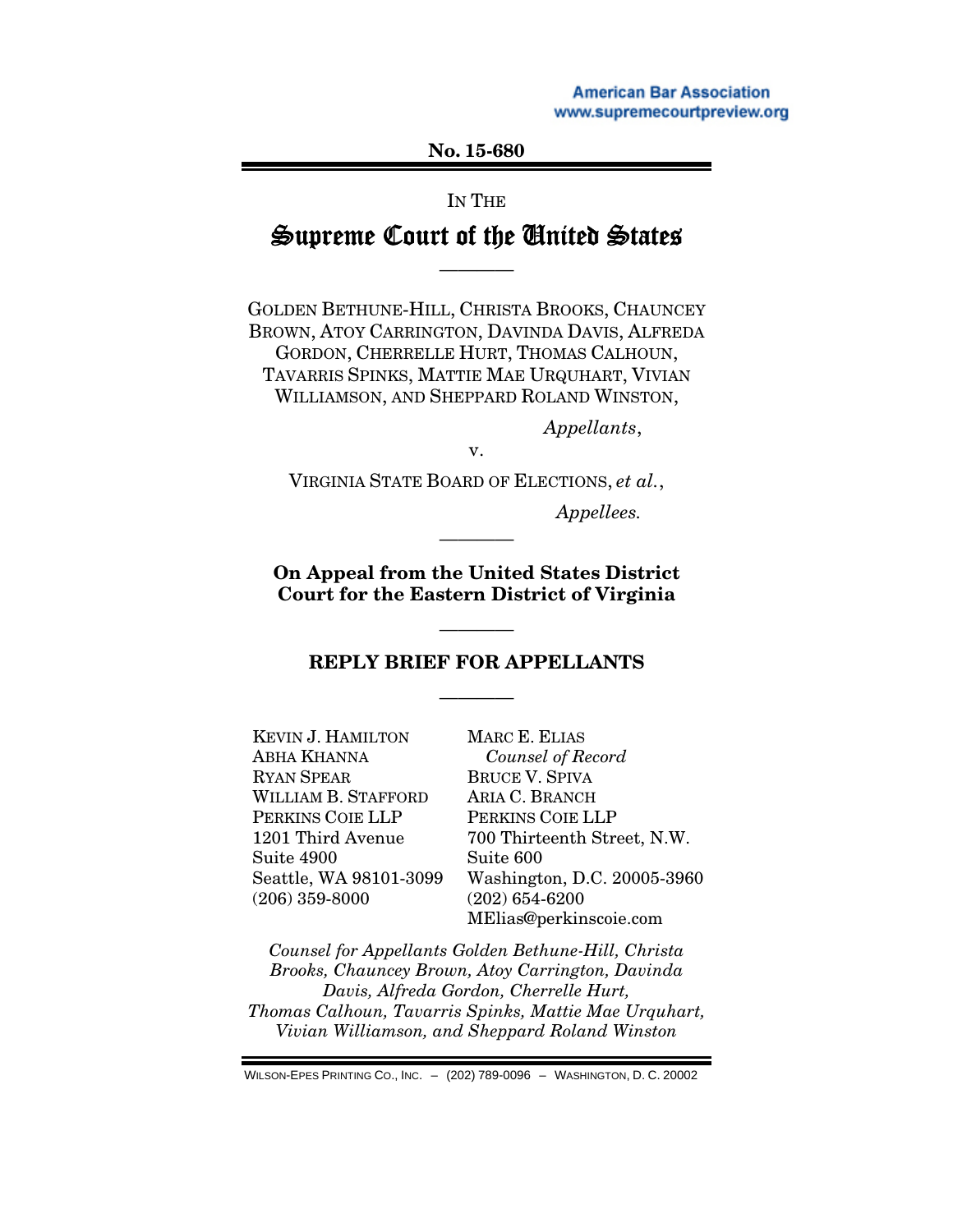# TABLE OF CONTENTS

Page

|                                                                                                                            | 1                           |
|----------------------------------------------------------------------------------------------------------------------------|-----------------------------|
| I. THE MAJORITY INVENTED AND<br>APPLIED AN INCORRECT LEGAL<br>STANDARD ON PREDOMINANCE                                     | $\mathcal{D}_{\mathcal{L}}$ |
| II. APPELLEES DISREGARD<br>THE<br>SIGNIFICANCE OF THE 55% BVAP<br>RULE IN THE CONFIGURATION OF<br>THE CHALLENGED DISTRICTS | 5                           |
|                                                                                                                            |                             |
| III. DISTRICT-SPECIFIC ANALYSES CON-<br>FIRM THAT RACE PREDOMINATED                                                        | 9                           |
| A. Southside Virginia (Districts 63 and                                                                                    | 9                           |
| B. Richmond Area (Districts 69, 70, 71,                                                                                    | 12                          |
| C. South Hampton Roads (Districts 77,                                                                                      | 15                          |
| D. North Hampton Roads (Districts 92)                                                                                      | 18                          |
| IV. DISTRICT 75 IS NOT NARROWLY                                                                                            |                             |
|                                                                                                                            | 19                          |
|                                                                                                                            | 23                          |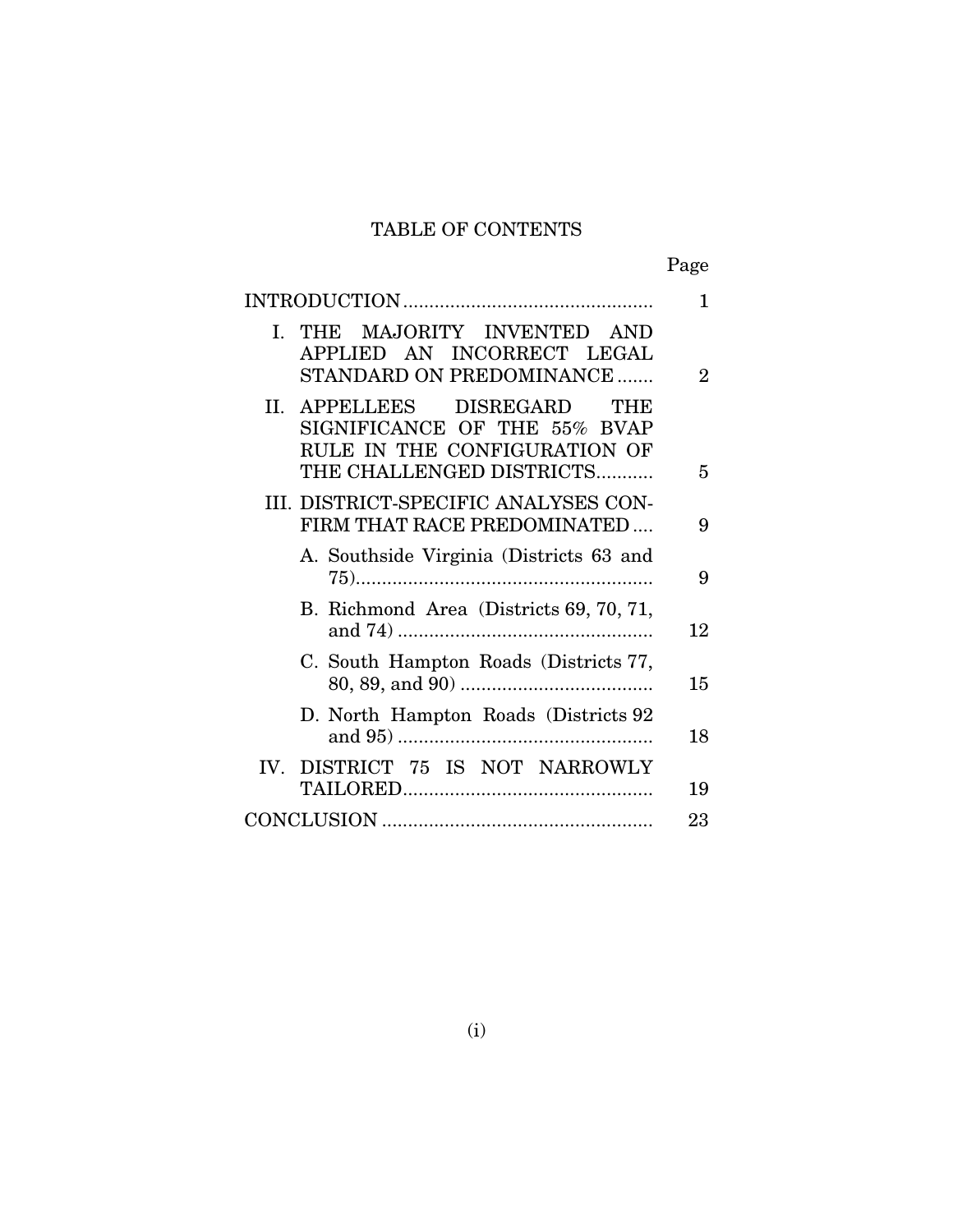# TABLE OF AUTHORITIES

CASES Page(s)

| Alabama Legislative Black Caucus<br>v. Alabama,                         |
|-------------------------------------------------------------------------|
| Bartlett v. Strickland,<br>21                                           |
| Bush v. Vera,<br>8                                                      |
| Covington v. North Carolina,<br>316 F.R.D. 117 (M.D.N.C. 2016) 7, 15    |
| Hunt v. Cromartie,<br>3                                                 |
| Magnolia Bar Ass'n, Inc. v. Lee,<br>994 F.2d 1143 (5th Cir. 1993)<br>21 |
| Miller v. Johnson,                                                      |
| Nipper v. Smith,<br>39 F.3d 1494 (11th Cir. 1994)<br>21                 |
| Shaw v. Hunt,<br>861 F. Supp. 408 (E.D.N.C. 1994)<br>3                  |
| Shaw v. Hunt,                                                           |
| Shaw v. Reno,<br>8                                                      |
| Thornburg v. Gingles,<br>20                                             |
| Uno v. City of Holyoke,<br>72 F.3d 973 (1st Cir. 1995)<br>21            |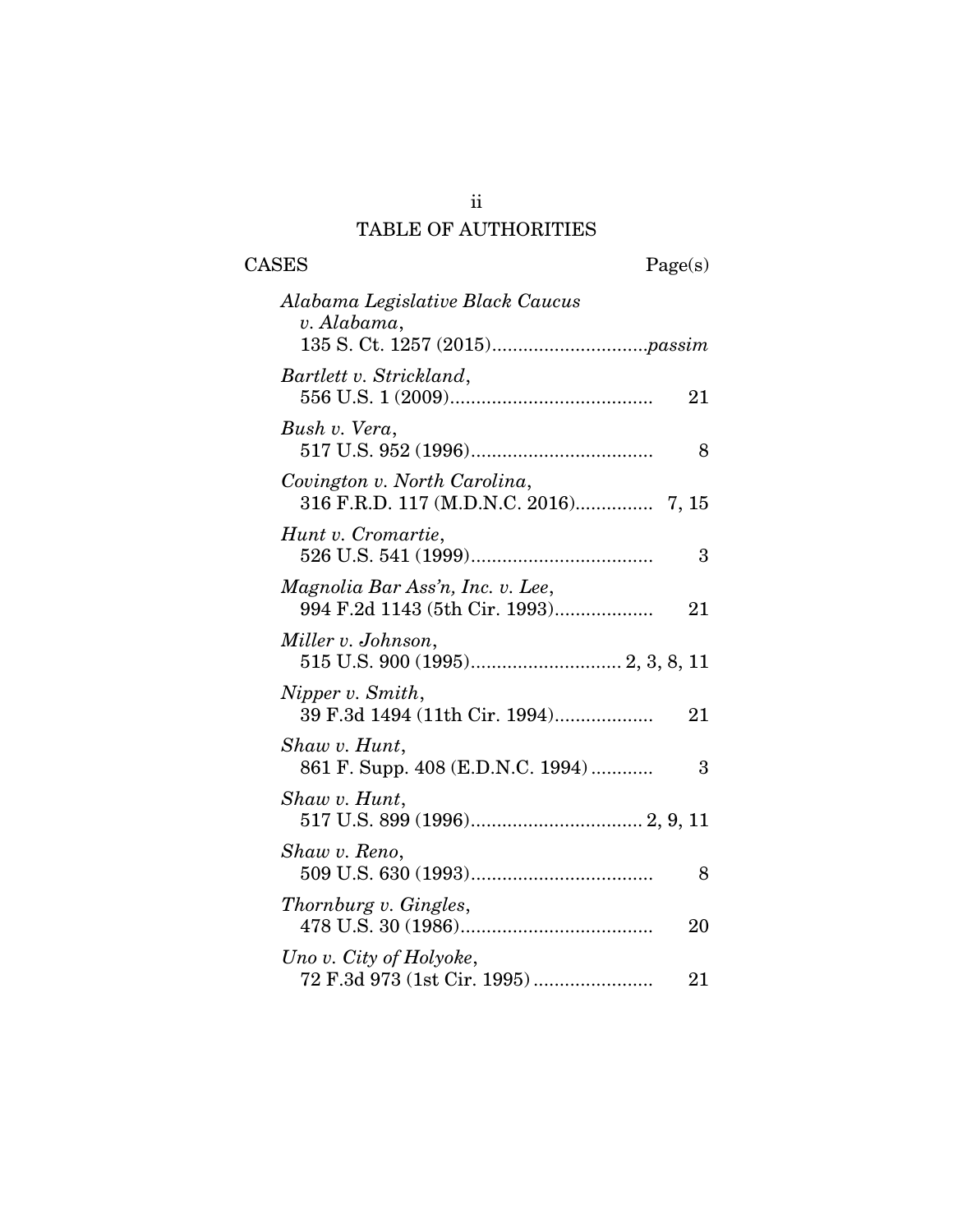# TABLE OF AUTHORITIES—Continued

Page(s)

| Westwego Citizens for Better Gov't v. City<br>of Westwego,<br>872 F.2d 1201 (5th Cir. 1989) | 21 |
|---------------------------------------------------------------------------------------------|----|
| <b>STATUTES</b>                                                                             |    |
| Voting Rights Act of 1965, 42 U.S.C.                                                        |    |

iii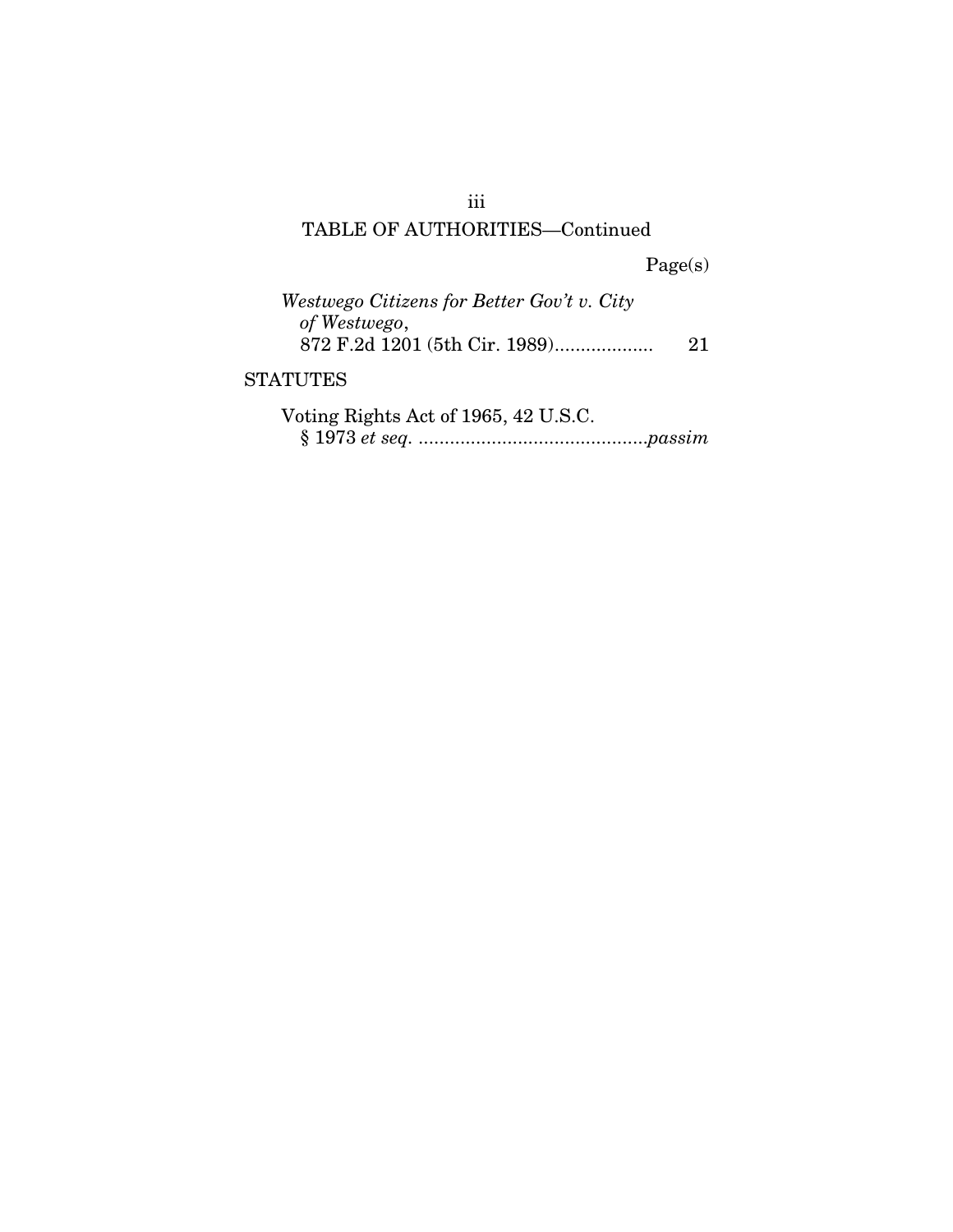#### INTRODUCTION

Appellees argue that Appellants' case relies exclusively on the "bare fact" of the 55% Black Voting Age Population ("BVAP") threshold. Brief for Appellees ("Br.") 19. That is a strawman. In fact, Appellants argue that the General Assembly sorted voters by race to achieve a preordained BVAP floor across twelve very different districts *and that this nonnegotiable racial requirement affected the districts' contours in concrete ways*. Appellees cannot simply wish away Appellants' extensive argument and evidence regarding the actual impact of the racial threshold on the configuration of the Challenged Districts. *See, e.g.*, Plaintiffs' Post-Trial Brief 17 ("[D]irect and circumstantial evidence applicable to all of the Challenged Districts shows 'that race motivated the drawing of particular lines in multiple districts in the State.'") (quoting *Alabama Legislative Black Caucus v. Alabama*, 135 S. Ct. 1257, 1267 (2015)); Brief for Appellants ("Opening Br.") 9 ("Both the statewide and districtspecific evidence confirmed that application of the 55% BVAP rule had a direct and significant impact on the drawing of each of the Challenged Districts.").

Appellees' attempted misdirection only highlights their inability to confront the legal errors of the majority below and Appellants' exhaustive evidence of racial predominance. Indeed, once their strawman is cast aside, Appellees stand bereft of any argument on the actual legal and factual issues before the Court. Br. i (posing, as the lone Question Presented, whether the "bare fact" that the General Assembly "target[ed] a BVAP of at least 55%" in each Challenged District "trigger[s] strict scrutiny or violate[s] the Equal Protection Clause").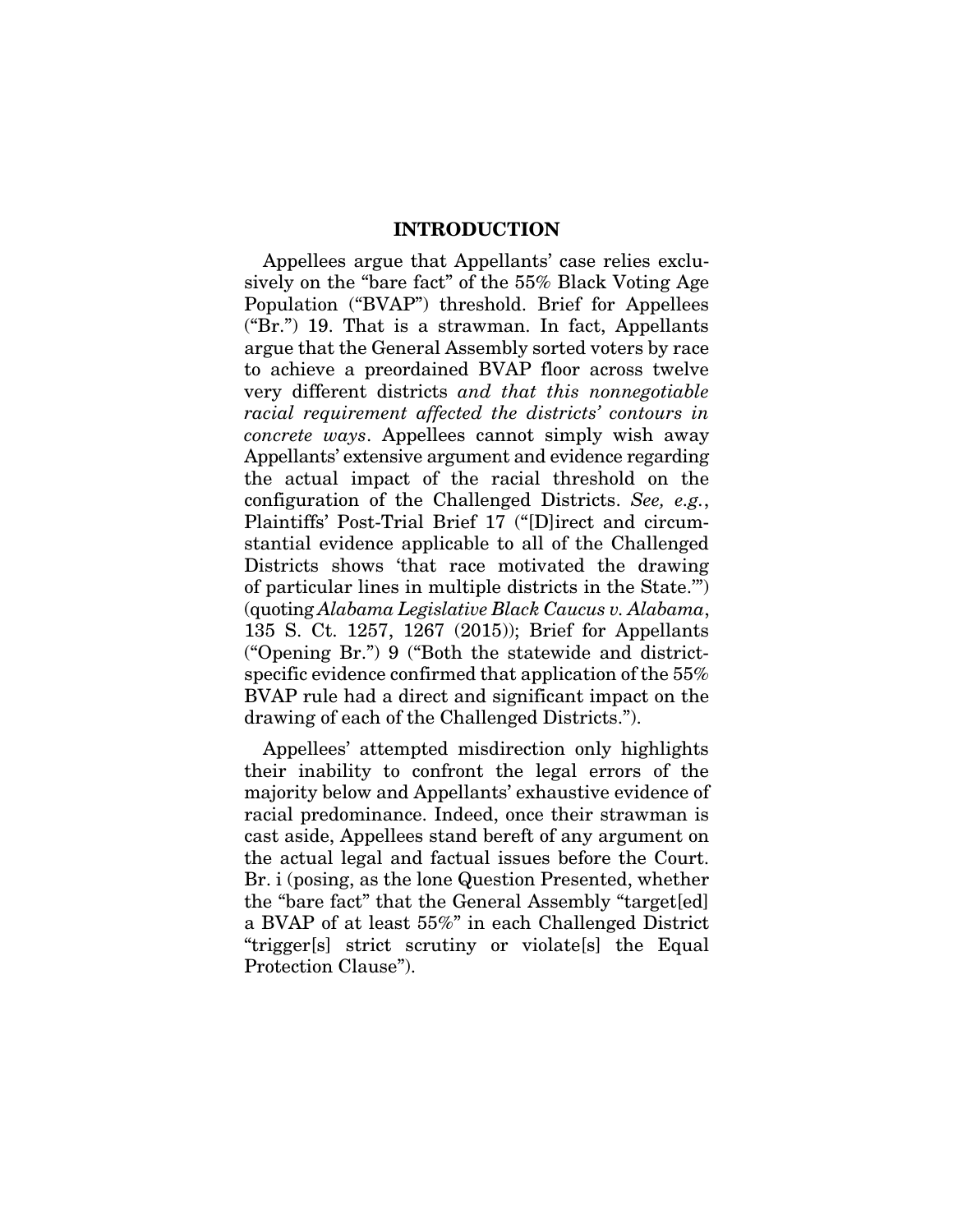## I. THE MAJORITY INVENTED AND APPLIED AN INCORRECT LEGAL STANDARD ON PREDOMINANCE

Appellees carefully avoid any discussion—let alone defense—of the majority's predominance test. Indeed, they never once quote the majority's "actual conflict" theory or even mention the majority's novel three-part inquiry into racial predominance. J.S. App. 30a, 50a-51a. This Court, however, must confront the errors in the majority's analysis.

Under the majority's test, only "those districts that exhibit deviations from traditional, neutral districting principles" are susceptible to a racial gerrymandering claim, J.S. App. 46a; districts that exhibit no obvious "deviations" are categorically immune from constitutional review. But that rule was expressly rejected by this Court in *Shaw v. Hunt* ("*Shaw II"*):

In his dissent, Justice STEVENS argues that strict scrutiny does not apply where a state "respects" or "compl[ies] with traditional districting principles." *That, however, is not the standard announced and applied in* Miller[.]

517 U.S. 899, 906-07 (1996) (quoting 517 U.S. at 930- 31 (Stevens, J., dissenting)) (emphasis added) (citation omitted). *Shaw II* reinforced *Miller*'s holding that racial predominance may be shown "*either* through 'circumstantial evidence of a district's shape and demographics' *or* through '*more direct evidence going to legislative purpose*.'" *Id.* at 905 (quoting *Miller v. Johnson*, 515 U.S. 900, 916 (1995)) (emphasis added); *see also Miller*, 515 U.S. at 915 (plaintiffs are not "confined in their proof to evidence regarding the district's geometry and makeup"). The majority's insistence that *Miller*'s predominance inquiry was limited to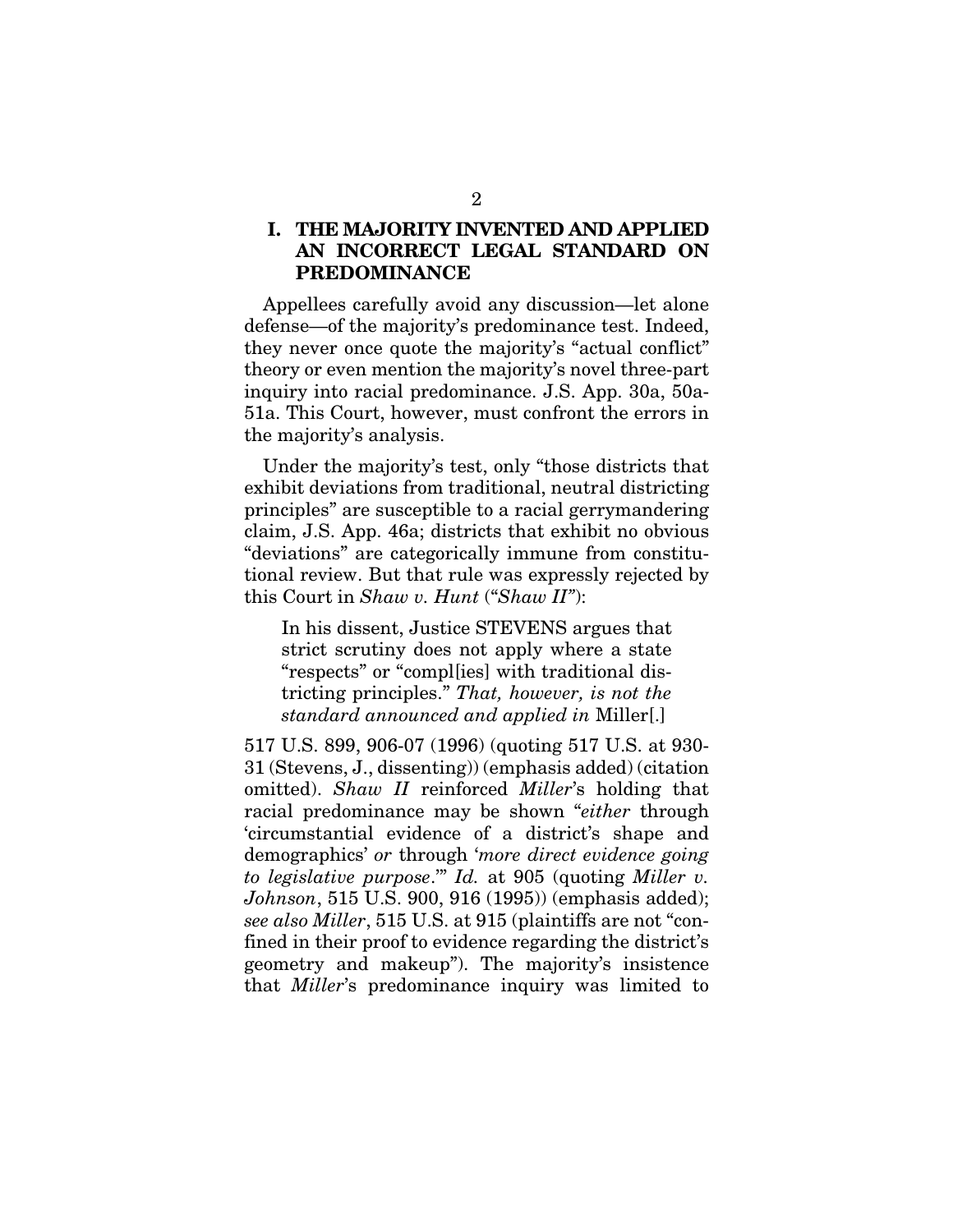"facially evident deviations from neutral districting conventions [that] could only be explained on the basis of race," J.S. App. 33a, directly contradicts this Court's summary of the predominance standard in *Cromartie I*. *See Hunt v. Cromartie*, 526 U.S. 541, 546 (1999) ("A facially neutral law . . . warrants strict scrutiny . . . if it can be proved that the law was motivated by a racial purpose or object, *or* if it is unexplainable on grounds other than race.") (emphasis added) (citations and internal quotation marks omitted).

The majority's error is more than evidentiary. The majority assumes that there is no constitutional harm unless the legislature's reliance on race caused substantial deviations from traditional districting criteria. Similarly, Appellees argue that there is no harm to voters who are sorted according to the color of their skin so long as the sorting is done neatly enough. Br. 16, 26-27. But the Equal Protection Clause condemns unjustified race-based state action—not misshapen districts. "[I]t [is] the presumed racial purpose of state action, *not its stark manifestation*, that [is] the constitutional violation." *Miller*, 515 U.S. at 913 (emphasis added). Thus, if a legislature uses a fixed racial threshold as "the 'dominant and controlling' or 'predominant' consideration in deciding 'to place a significant number of voters within or without a particular district,'" *Alabama*, 135 S. Ct. at 1264 (citation omitted), it cannot avoid constitutional scrutiny merely because it also complies with some traditional districting principles along the way. *See, e.g*., *Shaw v. Hunt*, 861 F. Supp. 408, 431 (E.D.N.C. 1994) ("If the linedrawing process is shown to have been infected by such a deliberate racial purpose, strict scrutiny cannot be avoided simply by demonstrating that the shape and location of the districts can rationally be explained by reference to some districting principle other than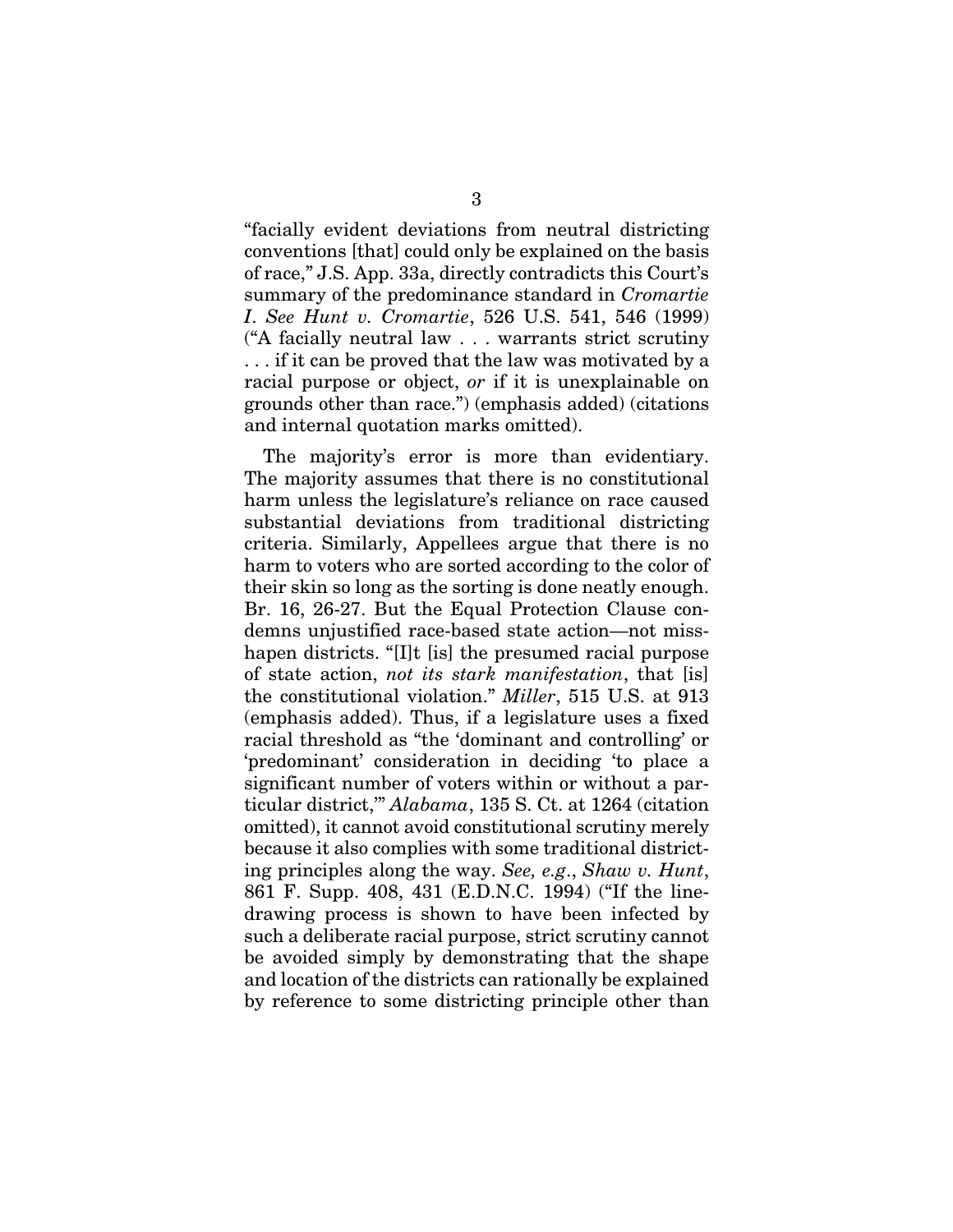race, for the intentional classification of voters by race, though perhaps disguised, is still likely to reflect the impermissible racial stereotypes, illegitimate notions of racial inferiority and simple racial politics that strict scrutiny is designed to smoke out.") (citations and internal quotation marks omitted), *rev'd on other grounds*, 517 U.S. 899 (1996).

The majority's legal error is compounded by its analysis of the "underlying rationale for [district] deviations," J.S. App. 51a, which requires plaintiffs to show that racial explanations conflict with all conceivable non-racial explanations. *See id.* 96a (plaintiffs must prove that "racial considerations subordinated all other neutral and race-neutral districting criteria"); *id*. 111a ("[T]he legislature's pursuit of [the 55% BVAP floor] is not the 'predominate' criterion employed unless it subordinates all others."). As a result, plaintiffs must not only prove that race *was* the predominant factor in a line-drawing decision, but also that every imaginable "neutral" goal was *not* a factor.

The "neutral" explanations that can effectively cancel out evidence of race-based redistricting, moreover, are remarkably fluid. The majority openly admits there is no "standard" for assessing compactness or contiguity, J.S. App. 54a, 57a, and that various raceneutral justifications can "form a 'backstop' for one another," *id.* 59a-60a. In other words, these factors are so numerous and so inherently malleable that they can be manipulated to explain away even the most egregious race-based districting schemes.

Nor are the "neutral" criteria plaintiffs must disprove limited to "traditional districting principles" or even the majority's eleven categories. J.S. App. 53a-71a. According to the majority, *any* non-racial explanation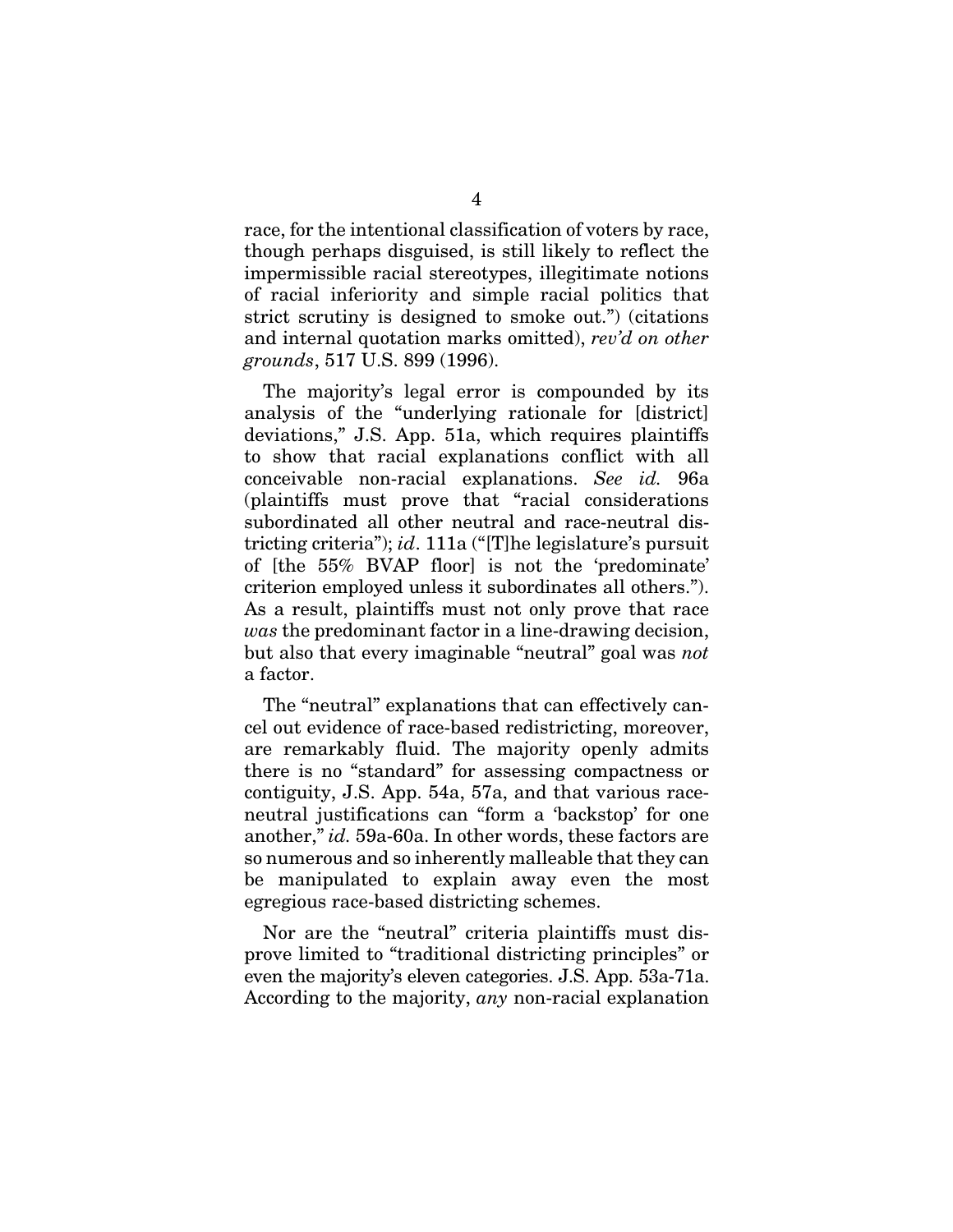for misshapen lines can defeat a racial gerrymandering claim. *Id*. 93a (finding no racial predominance in light of "the artificial border provided by I-85" in District 63); *id.* 125a (same, where irregular boundaries captured area "relatively close" to incumbent's residence along with incumbent-owned funeral home).

Appellees cannot cite a single case endorsing this "any excuse will do" approach to predominance. The majority's novel and unsupported conception of the predominance standard mandates reversal.

## II. APPELLEES DISREGARD THE SIGNIFI-CANCE OF THE 55% BVAP RULE IN THE CONFIGURATION OF THE CHAL-LENGED DISTRICTS

As noted above, the vast majority of Appellees' brief attacks an argument that no one makes—that the mere existence of a racial target triggers strict scrutiny. The parade of horribles Appellees envision arising from such a rule, moreover, reflects a cynical view of the Voting Rights Act ("VRA") and ignores the many ways states may properly use race in redistricting. *See*, *e.g.*, Brief of the NAACP and Virginia NAACP ("NAACP Br.") 22-24.

In truth, it is *Appellees'* position that threatens to gut the law of racial gerrymandering. Appellees claim that use of a mechanical racial quota says little (if anything) about whether race predominated. Br. 23. The Court has already rejected that view. *See Alabama*, 135 S. Ct. at 1271 (finding "strong, perhaps overwhelming, evidence that race did predominate" where "a primary redistricting goal was to maintain [the district's] existing racial percentage[]"and the legislature achieved that goal); *id.* at 1273 (legislature's reliance upon a "mechanically numerical view" of VRA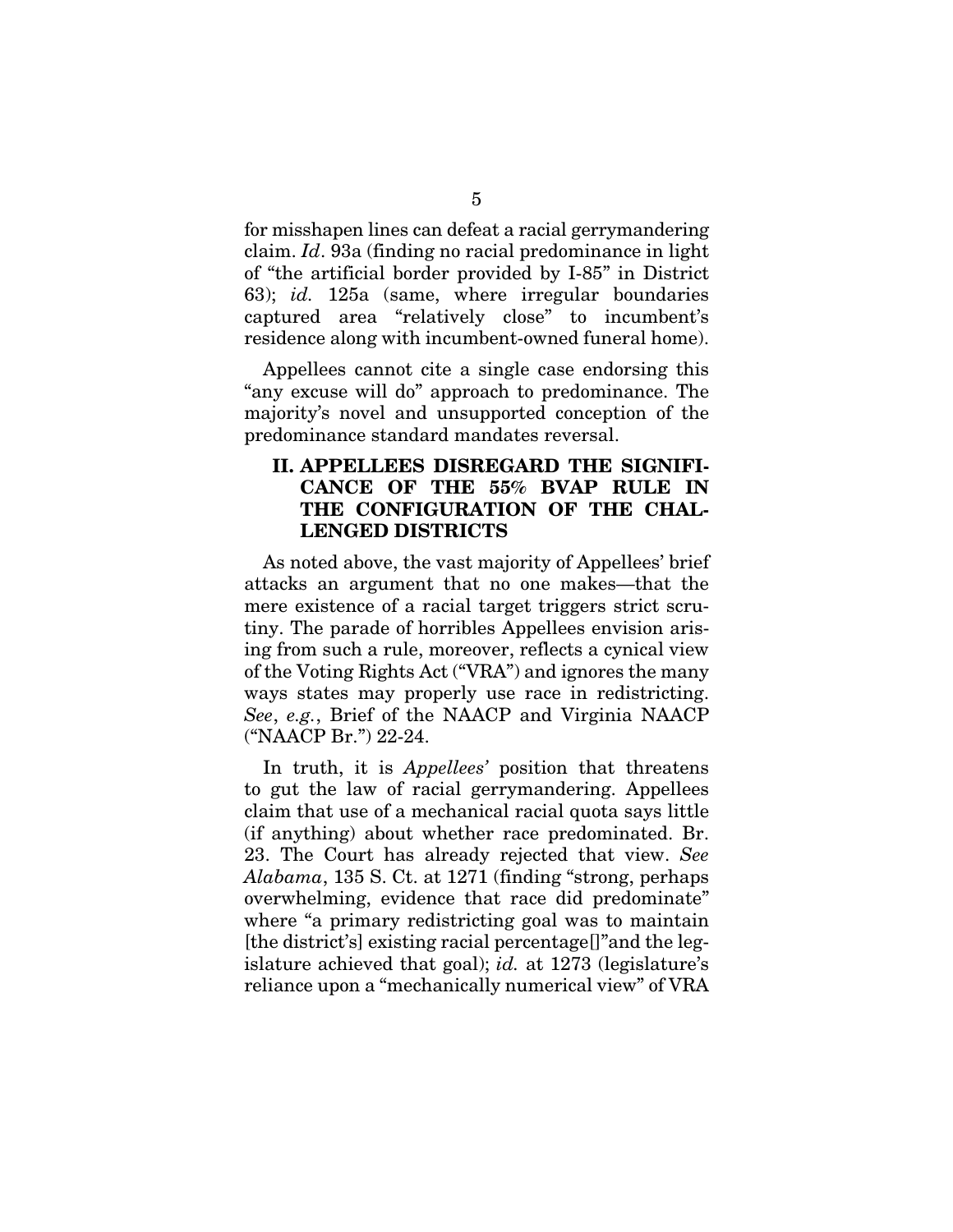compliance "can raise serious constitutional questions"). And Appellees' theory is especially indefensible here. If unflinching devotion to a preordained racial quota in twelve very different districts is not evidence of racial predominance, then what is?

It is not hard to discern why Appellees scoff at the significance of the 55% BVAP rule; minimizing its significance allows them to wave away any and all evidence of race-based line-drawing that flows from that rule. That strategy is most evident in Appellees' two-paragraph rebuttal to Appellants' statewide evidence of racial predominance. Br. 37-38.

First, Appellees dismiss the House Criteria prioritizing VRA compliance over all other factors as merely a nod to the Supremacy Clause. Br. 37. But the 55% BVAP rule was the General Assembly's sole proxy for VRA compliance, meaning that the General Assembly determined in advance that the racial floor would be "placed . . . above traditional districting considerations," *Alabama*, 135 S. Ct. at 1271 (citation and internal quotation marks omitted), and "given priority in the event of a conflict among the criteria," JA 38. Even the majority below acknowledged that such pronouncements are "relevant evidence" where, as here, "legislators held a false belief that certain artificial criteria—such as [a] fixed BVAP floor—were necessary to comply with federal law." J.S. App. 73a-74a.<sup>1</sup>

<sup>1</sup> The United States' dismissal of the House Criteria cannot be squared with its position in *Wittman* that "the specific means employed to achieve" VRA compliance (i.e., "use of a 55% BVAP floor") supported the district court's finding of racial predominance in Virginia's third congressional district. Brief for the United States 21, *Wittman v. Personhuballah*, No. 14-1504 (U.S. Feb. 3, 2016); *see also id*. 22 ("Statements showing that the legislature treated nonretrogression as the 'primary focus' and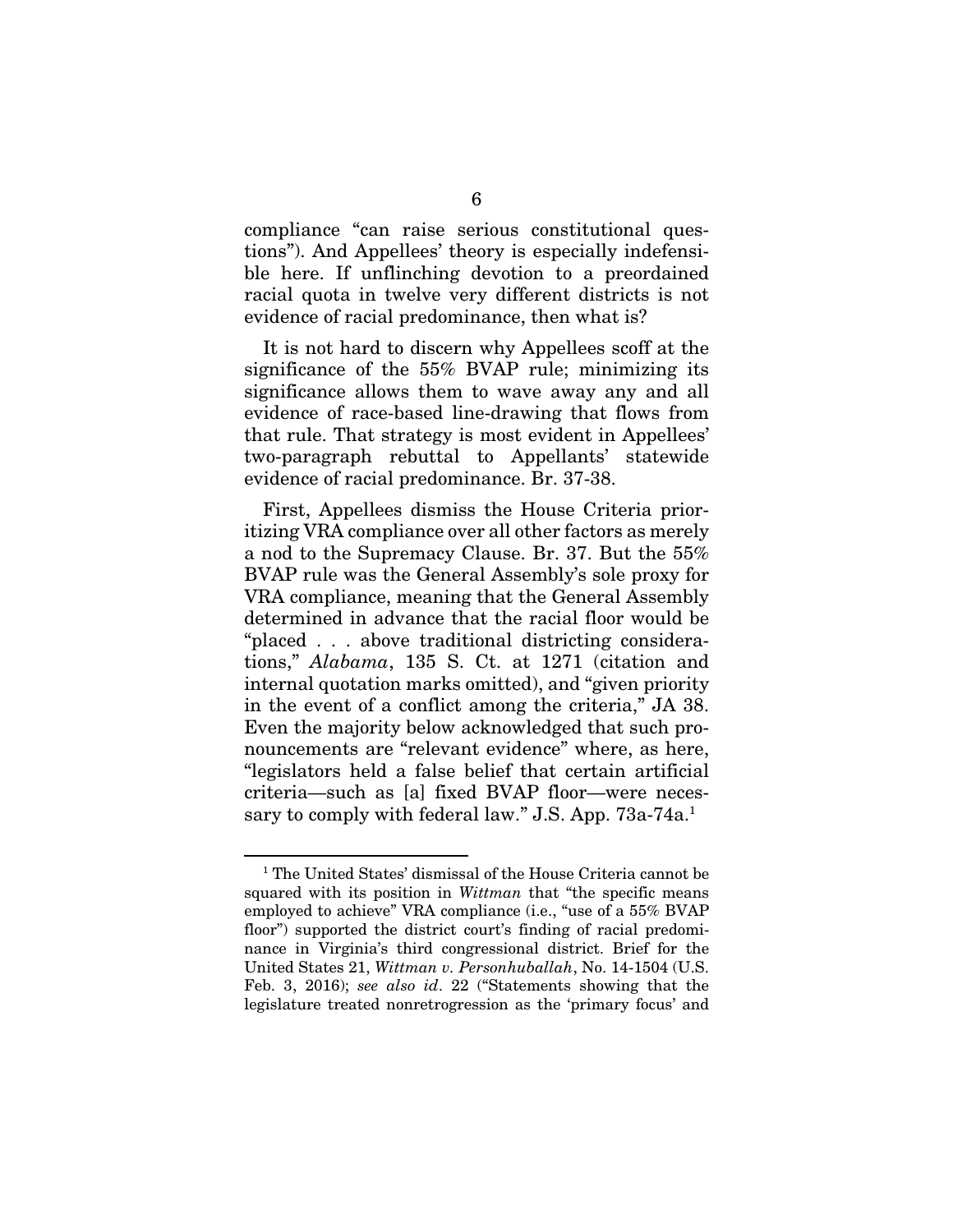Second, Appellees pretend that Virginia's preclearance submission simply *described* the Challenged Districts. Br. 38. In reality, it declared the legislature's *goal* of "draw[ing] a predetermined race-based number of districts, each defined by race." *Covington v. North Carolina*, 316 F.R.D. 117, 135 (M.D.N.C. 2016). *Cf.*  NAACP Br. 8 ("[T]he Fourteenth Amendment prohibits legislatures from confining [African American] electoral success to a limited number of districts segregated by race."). The preclearance submission itself is hardly "irrelevant," Br. 37, as this Court regularly relies on preclearance submissions in its predominance analyses. *See* Opening Br. 26.

Third, Appellees discount Delegate Jones' statements on the House floor regarding the primacy of race. Br. 38. In his own words, the 55% BVAP floor "trumped everything," JA 1923-25, and was so important that it had to be achieved in each Challenged District regardless of its unique geography, demographics, or voting patterns. Delegate Jones' contemporaneous testimony makes clear that the 55% BVAP rule was the uniform, blunt instrument "use[d]" to define and "craft[]" all of the Challenged Districts. J.S. App. 29a.

Fourth, Appellees shrug off statistical evidence showing that high BVAP areas were consistently moved into and among the Challenged Districts while low BVAP areas were just as consistently moved out, arguing that proves nothing but the existence of the racial target. Br. 38-39. But the "separat[ion of] voters into different districts on the basis of race" is the

<sup>&#</sup>x27;paramount concern[]' . . . took on significance because the legislature had interpreted Section 5 to require adherence to unsupported and mechanical racial targets.").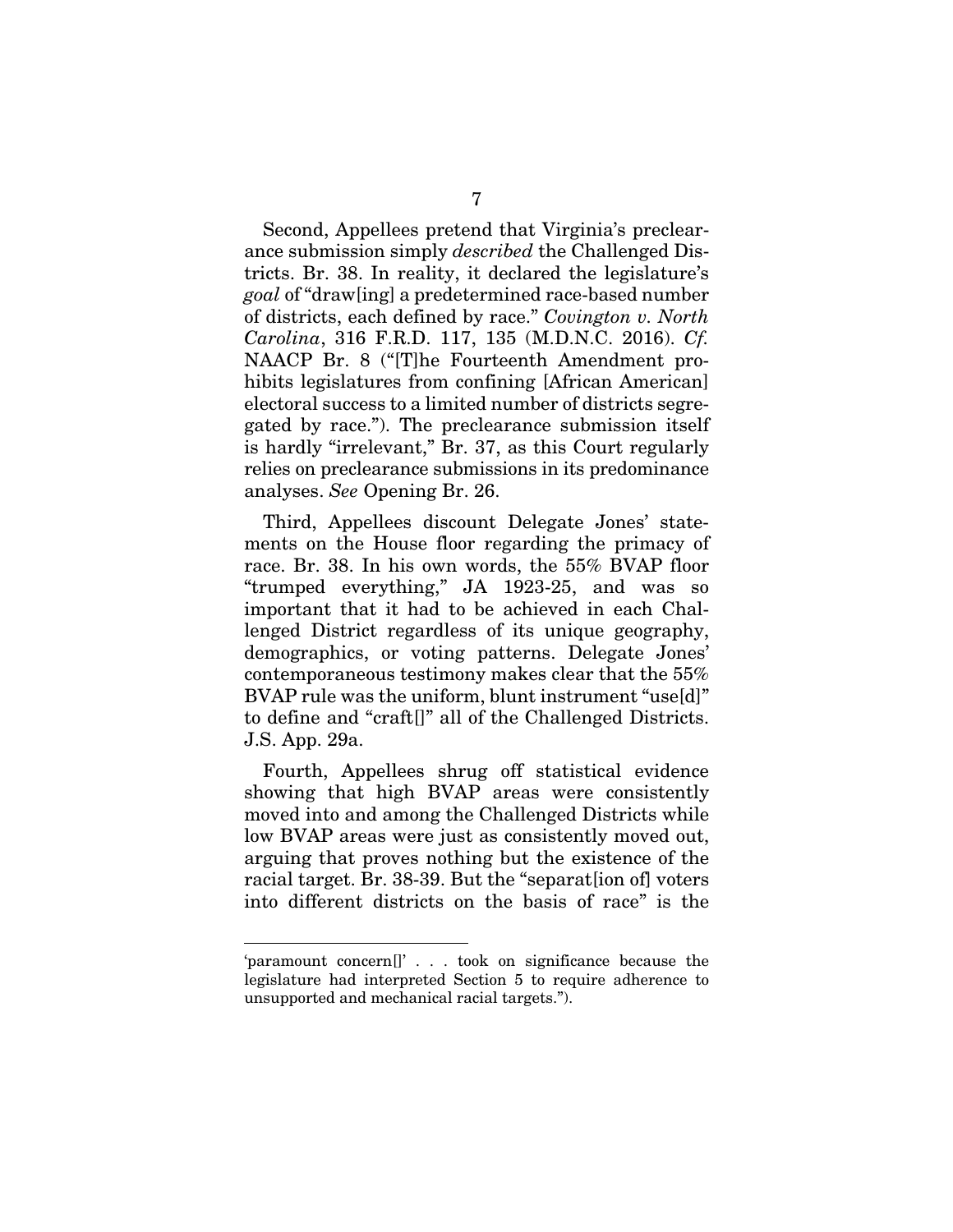very essence of racial gerrymandering. *Shaw v. Reno*  ("*Shaw I*")*,* 509 U.S. 630, 649 (1993). And, as this Court has explained, "the story of racial gerrymandering" often "becomes much clearer" upon examination of the "racial and population densities" moved between and among districts. *Miller*, 515 U.S. at 917; *see also Alabama*, 135 S. Ct. at 1271.

Finally, Appellees ignore Appellants' statewide evidence of deviations from traditional districting criteria, even though that evidence thoroughly undermines Appellees' claim that the 55% rule "caused [no] departures from" such criteria. Br. 14. The Challenged Districts, as a whole, are less compact and split more Voting Tabulation Districts ("VTDs") than the remaining 88 districts. Opening Br. 27-28. Especially given that only racial data—and not political data—are available below the VTD level, *see Bush v. Vera*, 517 U.S. 952, 961 (1996); Brief for the United States ("U.S. Br. 27"), that evidence strongly suggests that Delegate Jones' racial goals were achieved at the expense of traditional criteria like compactness and respect for political boundaries.

In fact, while the General Assembly's purported race-neutral goals gave way time and again, *see*, *e.g.*, J.S. App. 92a (District 63 not compact); *id*. 121a (District 80 lacks land contiguity and water crossing); *id.* 128a (District 95 split multiple precincts); JA 39 (ten incumbents paired), the 55% BVAP rule was never compromised.

To the contrary, that unyielding racial threshold dictated district lines from start to finish. Delegate Jones rejected alternative maps that did not guarantee at least 55% BVAP in every Challenged District, JA 299, and he rejected proposals for specific districts if they threatened to cause even minor deviations from that rule, JA 138-39. Far from a mere "aspiration" Delegate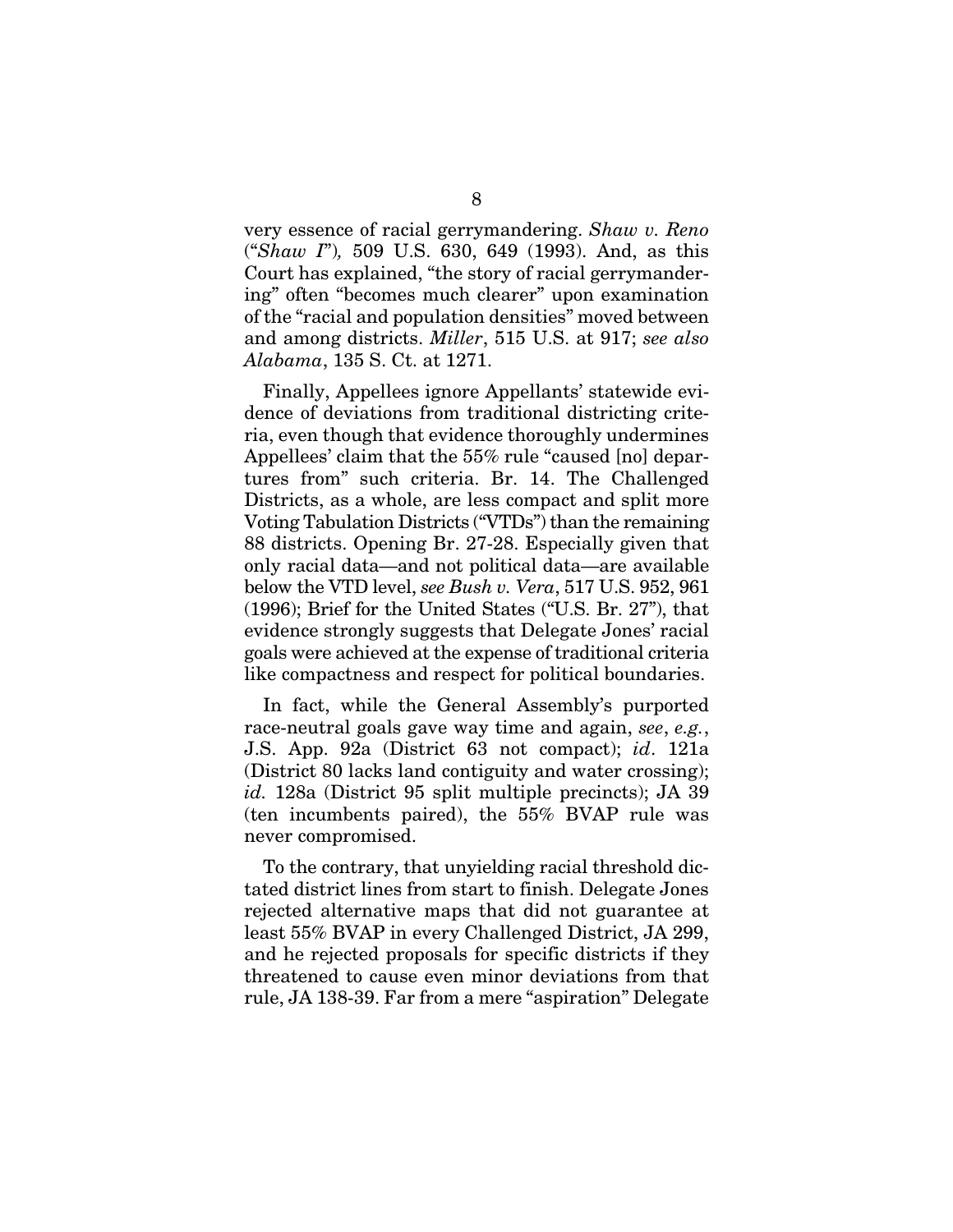Jones hoped to achieve if conditions permitted, the 55% BVAP rule was an immutable principle that drove the redistricting process and was uniformly achieved, regardless and in spite of other districting considerations.

Ultimately, the predominance analysis in this case is quite simple. Imagine that a legislature announced, at the outset of the redistricting process and repeatedly throughout the process, that it was determined to achieve a preordained compactness score (say, 0.2 on the Reock scale) in a specific subset of districts. Imagine further that (1) each district was, in fact, drawn to meet that threshold, sacrificing other districting considerations along the way; (2) the compactness scores of some districts were reduced as necessary to ensure neighboring districts met that threshold; and (3) proposed districts with Reock scores of 0.19 were rejected outright, regardless of the competing reason. There would be little doubt that compactness predominated in that redistricting process.

Similarly here, the General Assembly adopted an ex ante target of 55% BVAP for every Challenged District. And that 55% BVAP rule was the single, nonnegotiable criterion that dictated the configuration of the Challenged Districts. Race therefore predominated. *See Shaw II*, 517 U.S. at 907 (race predominates when "[r]ace was the criterion that, in the State's view, could not be compromised").

#### III. DISTRICT-SPECIFIC ANALYSES CON-FIRM THAT RACE PREDOMINATED

#### A. Southside Virginia (Districts 63 and 75)

Appellees' discussion of Districts 63 and 75 is cursory and buried deep in their brief. Their desire to ignore these districts is understandable given the overwhelming evidence of racial predominance.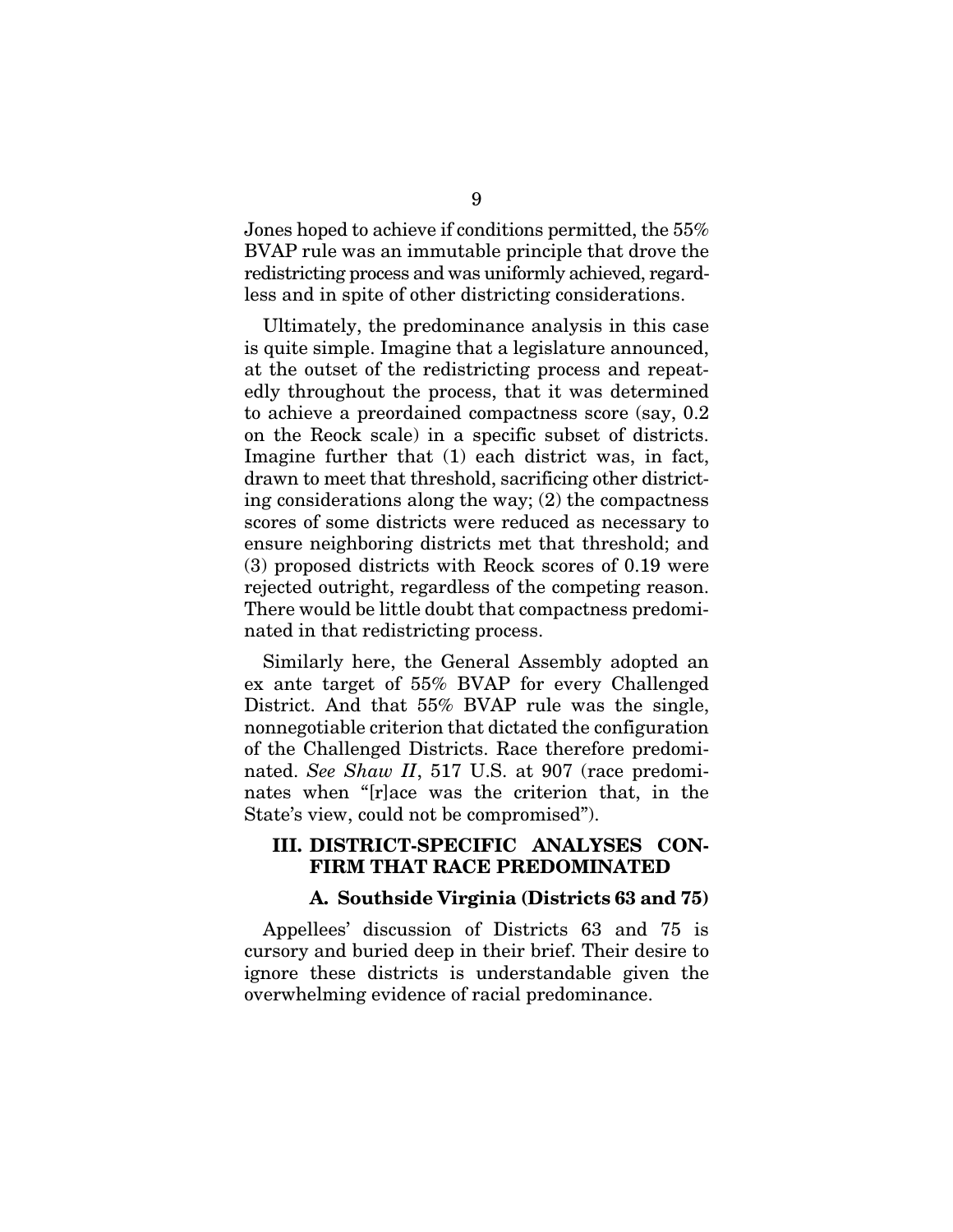District 75 sits below District 63. Before redistricting, District 63 encompassed all of Dinwiddie County. Delegate Jones pushed District 75's northern border into the heart of Dinwiddie County, thereby transferring high BVAP areas in Dinwiddie County out of District 63 and into District 75. JA 1557.<sup>2</sup>

There is no real dispute as to *why* Delegate Jones "chopp[ed] Dinwiddie County in half" when he redrew District 75. J.S. App. 92a. As former delegate (now Senator) Rosalyn Dance testified, the purpose of that "drastic maneuvering" was "to try to get [District 75's] number . . . [o]f African American voters up to 55 percent." *Id*. 97a-98a. The majority agreed, holding that the Dinwiddie County split was "avowedly racial," *id*. 93a, and that "race was the predominate criterion driving the formation and configuration of HD 75," *id.* 102a. Appellees do not even mention that holding, let alone try to rebut it, leaving no dispute that race predominated in District 75.

The same facts show that race predominated in District 63 as well. Again, Delegate Jones used District 63 as a "donor district," moving African-American

<sup>&</sup>lt;sup>2</sup> The average BVAP of the areas moved into District 75 was 35%—14% higher than the areas left in District 63. Opening Br. 31. Appellees suggest that this pattern does not evince a racial purpose because 35% is less than 55%. Br. 49. Appellees miss the point. When choosing precincts to move into District 75, Delegate Jones chose precincts from District 63 *and elsewhere*. Br. 50. Taken together, those precincts contained enough African-American voters to push District 75's BVAP above the 55% threshold. J.S. App. 97a. The areas extracted from District 63 represent a few crucial pieces of that complex puzzle. Appellees' attempt to reduce the redistricting process to a simple arithmetic problem belies the complex manipulation undertaken to achieve a precise racial percentage in each of the Challenged Districts. *Id*. 98a.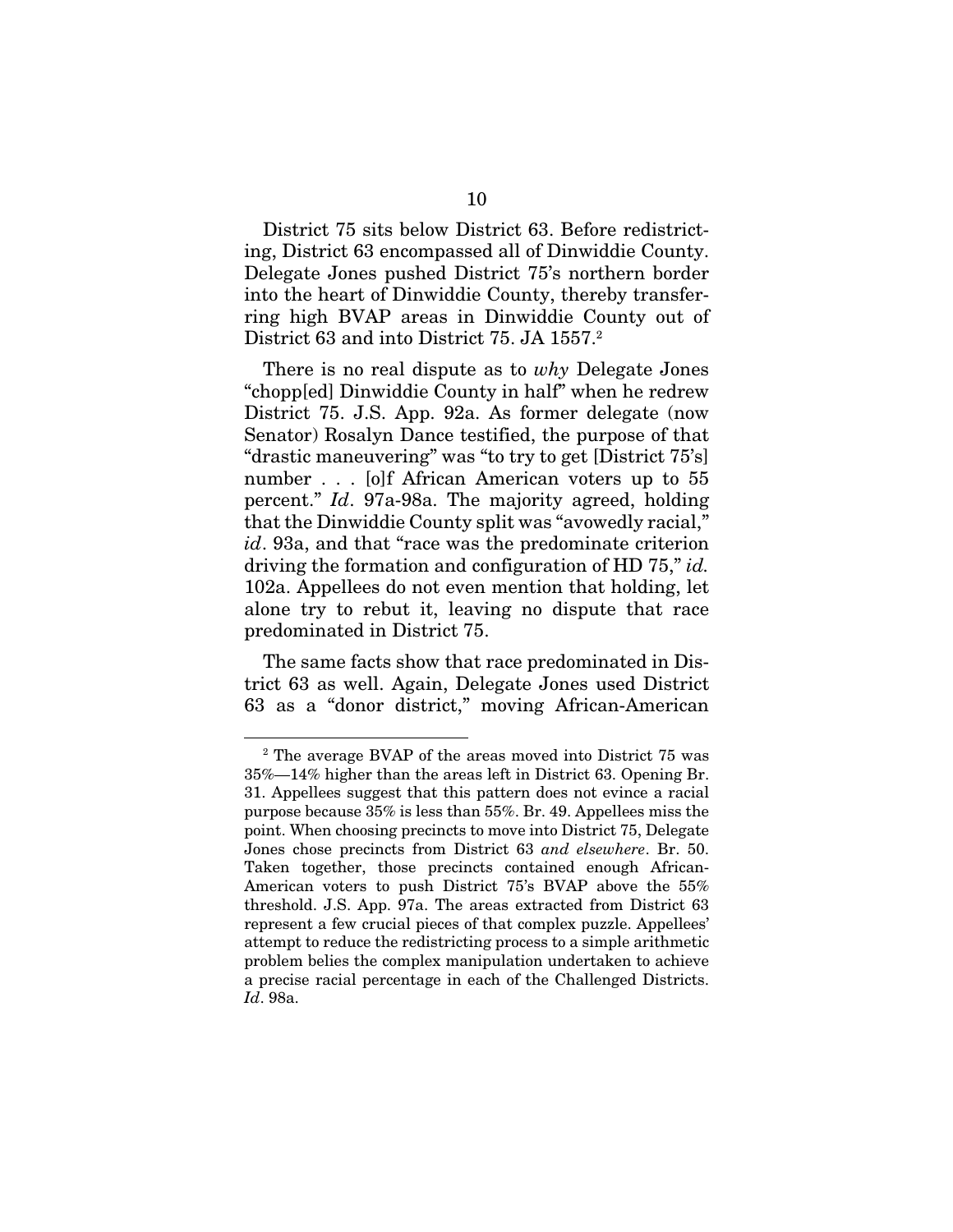voters from the southern portion of District 63 into the northern portion of District 75 to achieve a preordained racial quota in District 75. J.S. App. 100a. That alone is enough to show that race predominated in District 63. *See*, *e.g.*, *Miller*, 515 U.S. at 916 (race predominates when it "motivat[es] the legislature's decision to place a significant number of voters within *or without* a particular district") (emphasis added).

The majority, however, concluded that the "avowedly racial" Dinwiddie County split indicated racial predominance on the District 75—but not the District 63—side of the split. J.S. App. 93a-95a. That conclusion has no basis in law or logic, Opening Br. 31- 35, and, accordingly, Appellees make no effort to defend it.

The Dinwiddie County split is not the only evidence of race-based redistricting in District 63. Because Delegate Jones *removed* a substantial number of African-American voters from District 63 to increase the BVAP of District 75, he also had to *add* a substantial number of African-American voters to ensure that District 63 still met the 55% BVAP floor. He did so largely by grafting a new appendage on to the northeastern corner of District 63. As former delegate Dance explained, that appendage "picked up part of Prince George . . . *to get more African-Americans*" and also "picked up the concentration of African-Americans in Hopewell[.]" JA 1647-49 (emphasis added). Thus, the new appendage was necessitated by the "avowedly racial" Dinwiddie County split and served overtly racial goals.

Nonetheless, the majority held that the new appendage was not motivated by race because it also served "neutral" and "political" goals. J.S. App. 94a. That was error. *See, e.g.*, *Shaw II*, 517 U.S. at 907 (fact that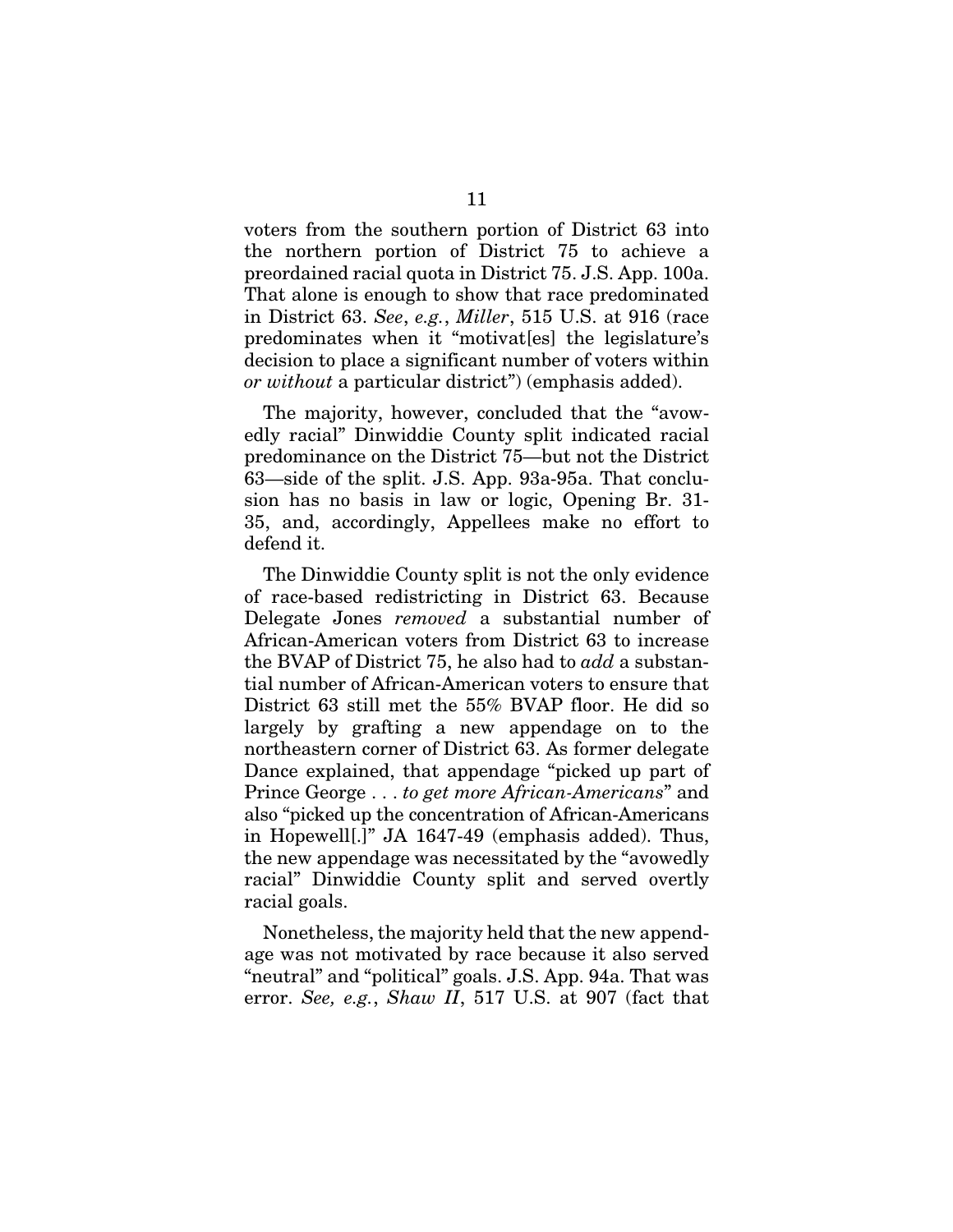legislature "addressed [non-racial] interests" in the course of adding a snake-like appendage to capture additional African-American voters "does not in any way refute the fact that race was [the] predominant consideration"). Appellees admit as much by (again) declining to defend the majority's analysis.

Instead, Appellees offer their own half-hearted argument for why the new appendage does not suggest a racial purpose: it "maneuvers *around* the majorityblack precinct of Jefferson Park." Br. 49. But that claim is both inaccurate and misleading. Appellees' claim is inaccurate because the appendage does *not* "maneuver[] around" Jefferson Park; it splits Jefferson Park, drawing high BVAP areas of Jefferson Park into District 63. JA 659, 938, 1481, 1557. Appellees' claim is misleading because it focuses only on what the appendage excludes, not what it includes. After splitting Jefferson Park (53.3% BVAP), the appendage continues to wind its way outward, capturing even more heavily African-American areas (60% BVAP or more) around Hopewell. Opening Br. 34-35. Thus, try as they might, Appellees cannot minimize the racial design of the new appendage.

#### B. Richmond Area (Districts 69, 70, 71, and 74)

With respect to the Richmond-area districts, Appellees focus on a few cherry-picked details to obscure how race infused the redistricting process from start to finish. Br. 45-48.

District 74 lies at the heart of the General Assembly's Richmond-area strategy. The district was not underpopulated. Nevertheless, Delegate Jones moved approximately 16,000 voters out of District 74, then moved approximately the same number of voters back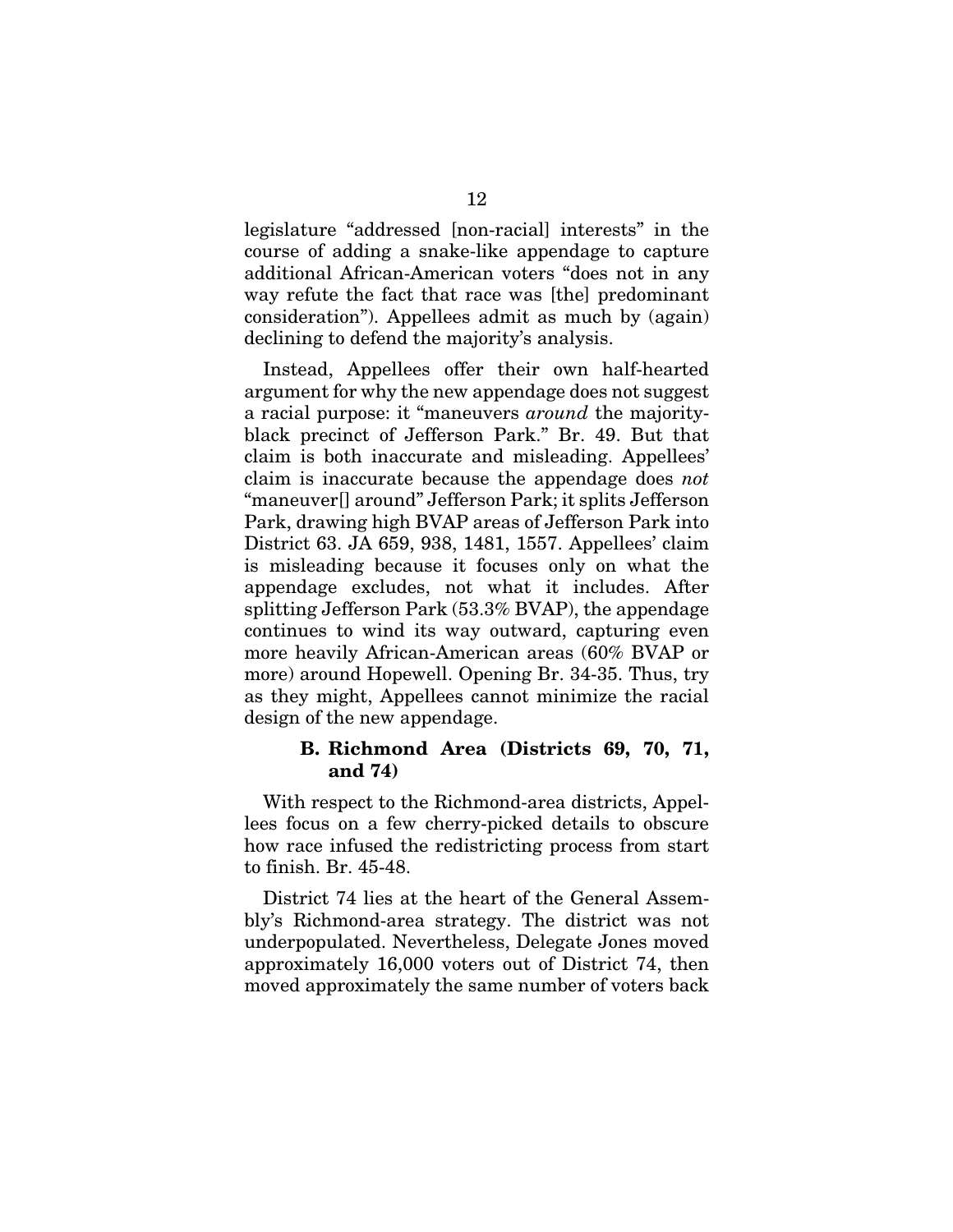into the district. JA 669. Tellingly, this unnecessary population swap had the effect of increasing the BVAP in nearby districts, thereby ensuring that they complied with the 55% rule. JA 674; *see also* J.S. App. 116a (majority below explaining that "much of the black population ceded from HD 74 went to other Challenged Districts, such as HD 63 and HD 71"). Indeed, the average BVAP of areas moved out of District 74 and into other Challenged Districts is a whopping 69.0%. JA 674. The average BVAP of areas moved into non-challenged districts, by contrast, is a mere 20.5%—a nearly 50 percentage point difference. *See id*.

Unsurprisingly, all this population shifting affected District 74's configuration. To give but one concrete example, Delegate Dance testified that Delegate Jones moved African-American voters in the Hopewell area out of District 74 and into District 63 to replace the African-American voters that Delegate Jones moved out of District 63 and into District 75. JA 1646-48. It is hard to imagine more straightforward and compelling evidence of racially motivated line-drawing. Appellees simply ignore it.

Standing alone, the systematic dispersion of African-American voters from District 74 is strong evidence of racial predominance in the Richmond area. It is even more compelling when considered in light of the systematic infusion of African-American voters into District 71.

District 71 has been represented by Delegate Jennifer McClellan, an African American, since 2006. She has never lost an election, even as BVAP has declined in her district. In 2009, she defeated a white challenger with more than 80% of the vote, JA 680, even though District 71's BVAP was only 46.3%,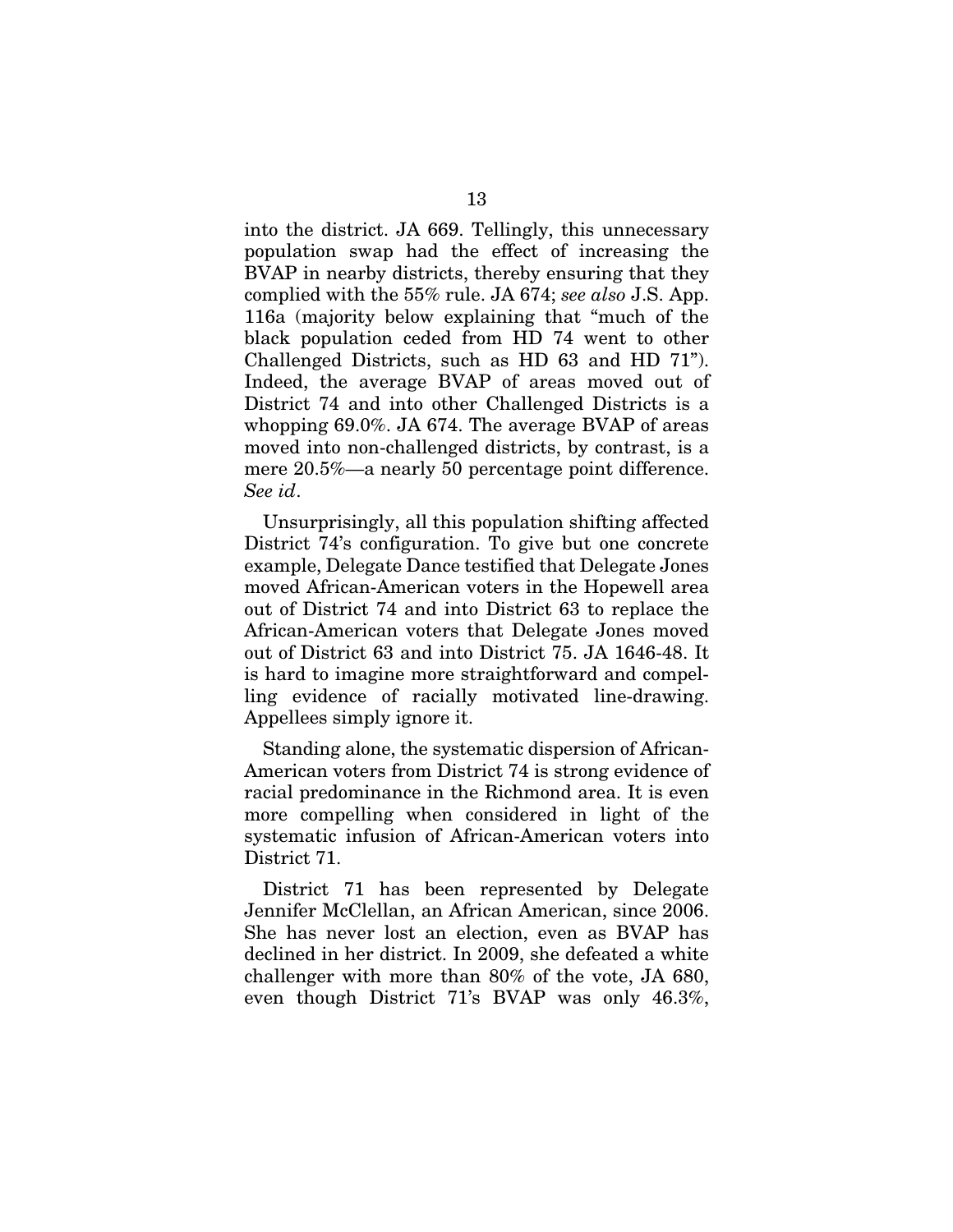*id*. 669. Nevertheless, District 71 "saw the largest BVAP increase of all the challenged districts." Br. 46. Delegate Jones achieved that remarkable feat by systematically removing African-American voters from nearby districts (particularly District 74) and moving them into District 71. The statistics are striking. The average BVAP of the areas moved into District 71 (72.1%) is more than 50 percentage points higher than the average BVAP of the areas moved out of District 71 (21.3%). JA 672. Those stark racial patterns are powerful evidence of racial predominance. *See*, *e.g.*, *Alabama*, 135 S. Ct. at 1271 (racial patterns in population movements may indicate predominance).

Crucially, Appellees do not dispute that Delegate Jones shuffled voters around to achieve a particular (and unnecessary) racial composition in District 71. Instead, they argue that race could not have predominated in District 71 because Delegate Jones met his racial goals "without subordinating any traditional districting principles." Br. 46-47. But, as explained above, sorting voters by race for the sake of race implicates the Constitution—no matter how neatly it is done.

Districts 69 and 70 tell a similar story. District 70 played a donor role in the redrawn Richmond-area districts, while District 69 played a recipient role. District 70 was not underpopulated at the time of redistricting; nevertheless, Delegate Jones added about 26,000 people and removed about 26,000 people. JA 669. Again, the racial patterns are telling. The BVAP of the areas moved into District 70 is 43.8%, while the BVAP of the areas moved out is 59.9%, *id*. 672-73 *and all of the areas moved out were moved into other Challenged Districts*, *id*. 674. Much of the heavily African-American population moved out of District 70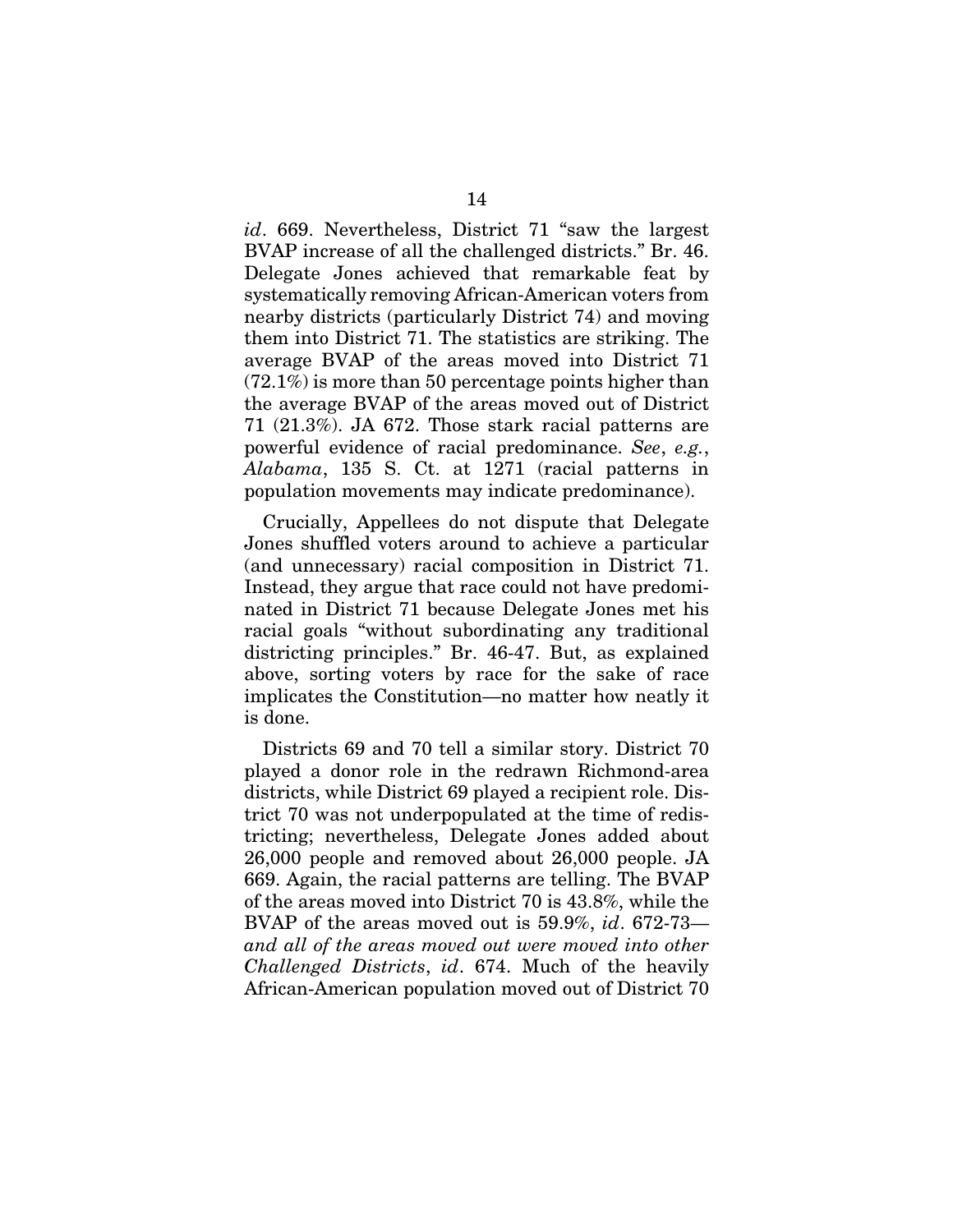was added to the outskirts of District 69, thereby ensuring that District 69's BVAP remained at or above 55%. JA 939, 1557-58. Thus, while District 70's BVAP dropped from 61.8% to 56.4%, *id*. 669, District 69's BVAP held steady at just above 55%, *id*. And after it was raided for African-American voters to shore up BVAP elsewhere, District 70's Reock score dropped from .47 to .40. JA 667.

Race predominates where "the overriding priority of the redistricting plan was to draw a predetermined race-based number of districts, each defined by race." *Covington*, 316 F.R.D. at 135. That is precisely the case here. Delegate Jones carefully siphoned African-American voters into, out of, and among the Richmondarea districts to comply with the 55% rule, with predictable effects on traditional districting principles. JA 641-42; *see also id*. 1603 (Delegate McClellan testifying that the "69th, 70th, and 71st and 74th districts [had] to meet a 55 percent black voting-age population"). Race therefore predominated.

#### C. South Hampton Roads (Districts 77, 80, 89, and 90)

Before redistricting, District 80's BVAP hovered just below the 55% threshold at 54.4%. JA 669. Nevertheless, to ensure strict compliance with the 55% rule, Delegate Jones made drastic changes. Principally, he tacked on an irregular westward appendage that "winds its way around low BVAP precincts" in order to capture high BVAP areas in Portsmouth and Suffolk. J.S. App. 121a. As a result, District 80's compactness dropped steeply. JA 667. The District also jumps over the Elizabeth River without any crossing. The majority below summed it up nicely, observing that District 80 is "quite unusually configured" and "makes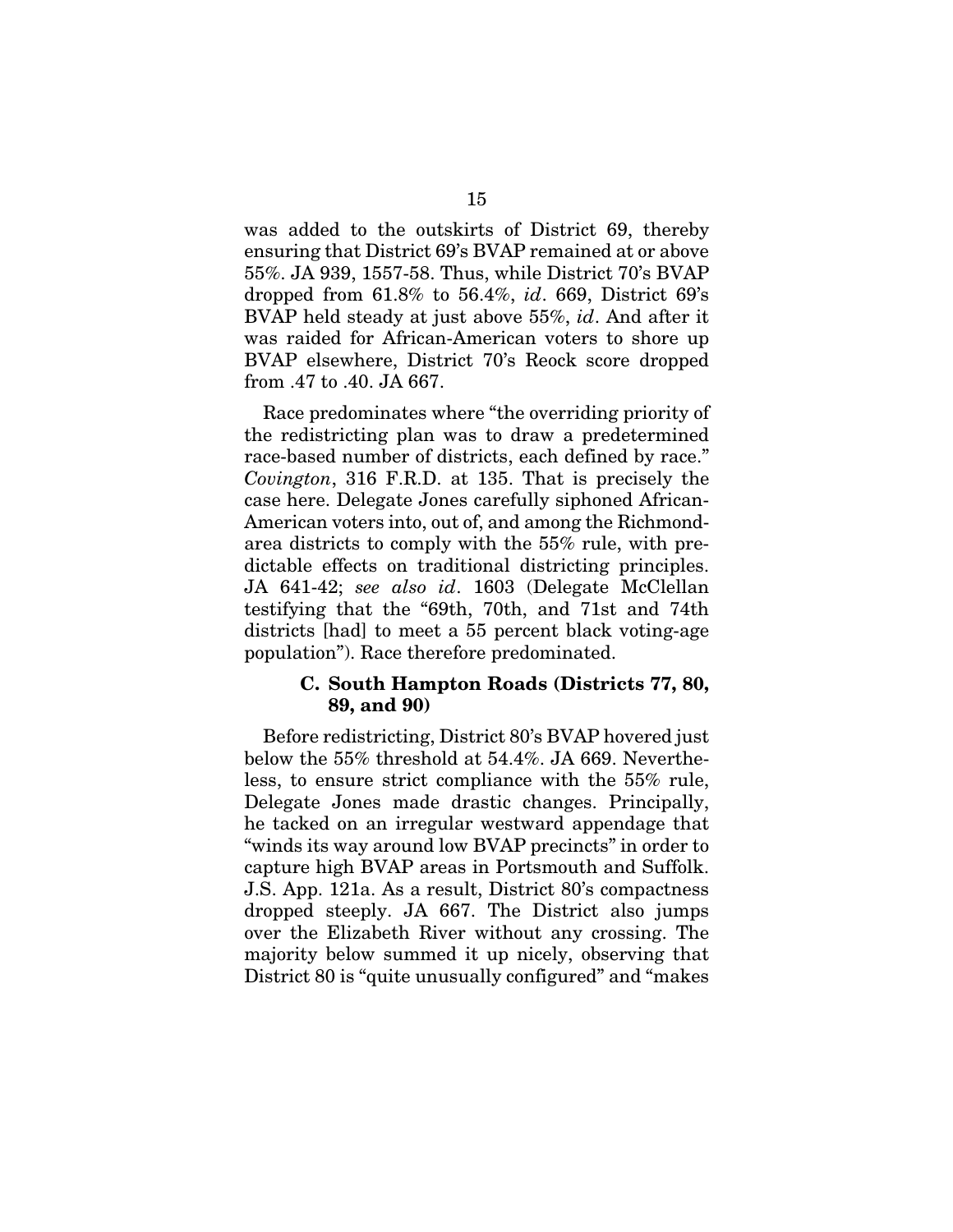little rational sense as a geographical unit." J.S. App. 121a.

Appellees (like the majority below) argue that politics explain District 80's bizarre lines. That argument fails, and not just because it has no foundation in the legislative record. Appellants' expert evidence showed that race was the stronger predictor of voter movement into and out of District 80. JA 672 (while BVAP in District 80 *increased*, Democratic vote share *decreased*); *id.* 644-45, 678 (likelihood that a VTD was included in District 80 was strongly and positively correlated with BVAP, not Democratic vote share).

In District 89, BVAP was increased from 52.5% to 55.5% to meet the 55% threshold. JA 669. Again, achieving that racial goal had numerous impacts on the district's shape. For example, Delegate Jones extended District 89 over the Elizabeth River to include the heavily African-American precinct of Berkley (95% BVAP). JA 1562. While that plainly racial maneuver served to increase District 89's BVAP, it also reduced District 89's compactness scores by over 30%, J.S. App. 124a-125a, and fractured communities of interest in Norfolk by separating Berkley from its neighboring precincts on the western side of the Elizabeth River, which are in District 80. JA 1466.

The majority below airily dismissed the racial implications of the Berkley annexation because Berkley is "relatively close" to the incumbent's residence. J.S. App. 125a. Appellees do not adopt that unconvincing theory. Instead, they seem to argue that the annexation of Berkley cannot indicate racial motives because Berkley was moved from one majority-minority district to another. Br. 45. To describe that argument is to refute it.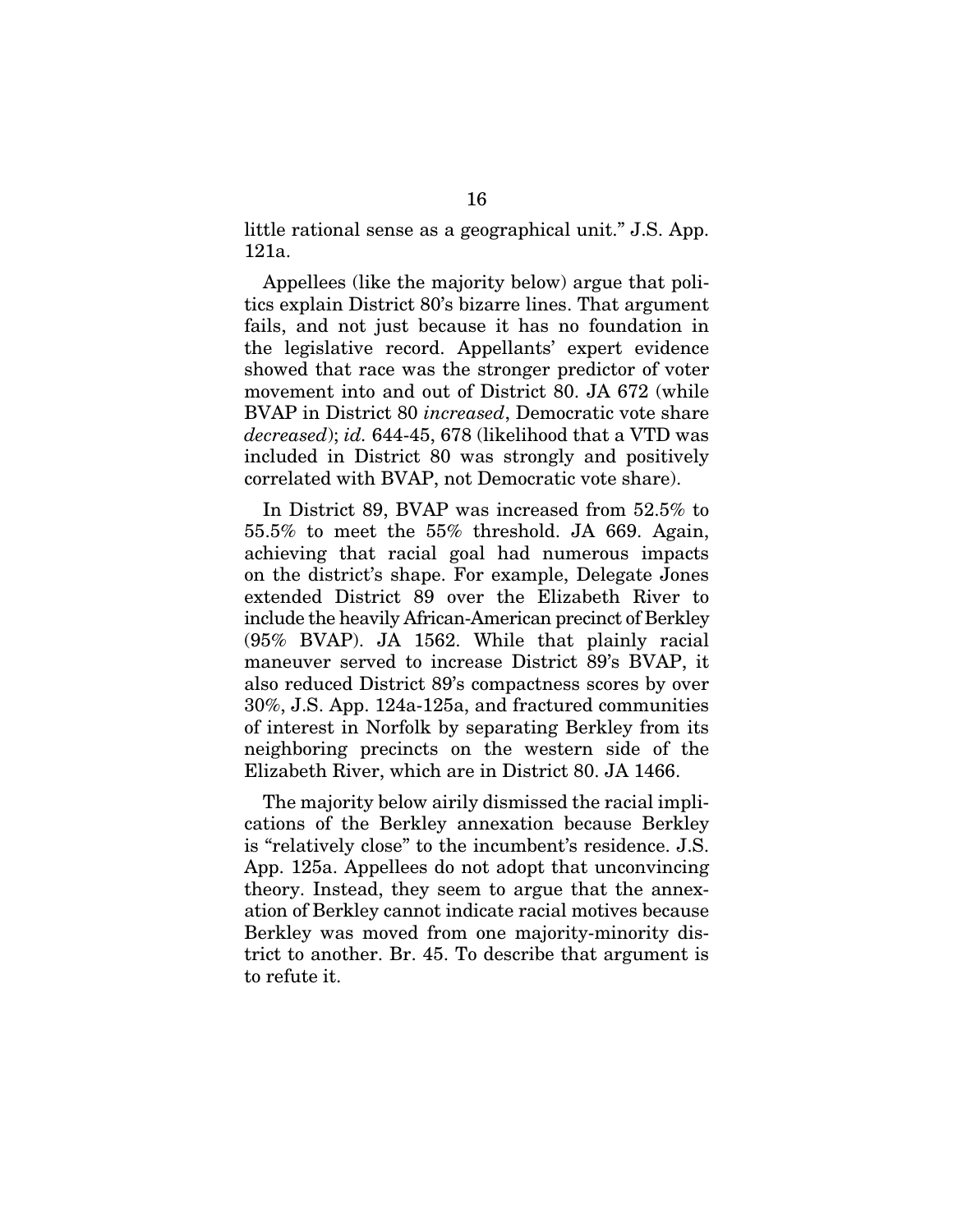Race also predominated in District 77. Appellees disagree, mainly on the ground that Delegate Jones added a few heavily white precincts to District 77 at the request of the incumbent delegate. Br. 42. Appellees conveniently ignore the *other* changes that Delegate Jones made to compensate for the addition of those white precincts. Among other things, Delegate Jones expanded the district further into Suffolk to add heavily African-American areas. That expansion significantly reduced District 77's compactness, J.S. App. 118a, and split the heavily African-American precincts of John F. Kennedy and Lakeside, fracturing several predominately African-American neighborhoods and communities of interest. JA 925-26, 1451; *see also*  NAACP Br. 20.

Lastly, Delegate Jones once again used a "donor district"—District 90—to increase the BVAP of surrounding districts, thereby ensuring universal compliance with the 55% BVAP rule. And, once again, he sacrificed traditional districting criteria to achieve his racial goals—this time, with absurd results. Under the enacted plan, the predominantly African-American precinct of Brambleton (95.7% BVAP) is split between Districts 89 and 90. As a result, the historically black Norfolk State University campus is now divided between District 89 and 90. JA 1468; *see also* NAACP Br. 19 ("As a result, when the district lines were drawn, a student living in Phillis Wheatley Hall on Norfolk State's campus had to leave her district every time she walked to the nearest on-campus dining hall." $)$ . $3$ 

<sup>&</sup>lt;sup>3</sup> Appellees claim that District 90 could not have served as a donor district because its BVAP did not significantly decrease. Br. 42-43. That is a non sequitur. District 90's BVAP remained steady because Delegate Jones replaced the high BVAP areas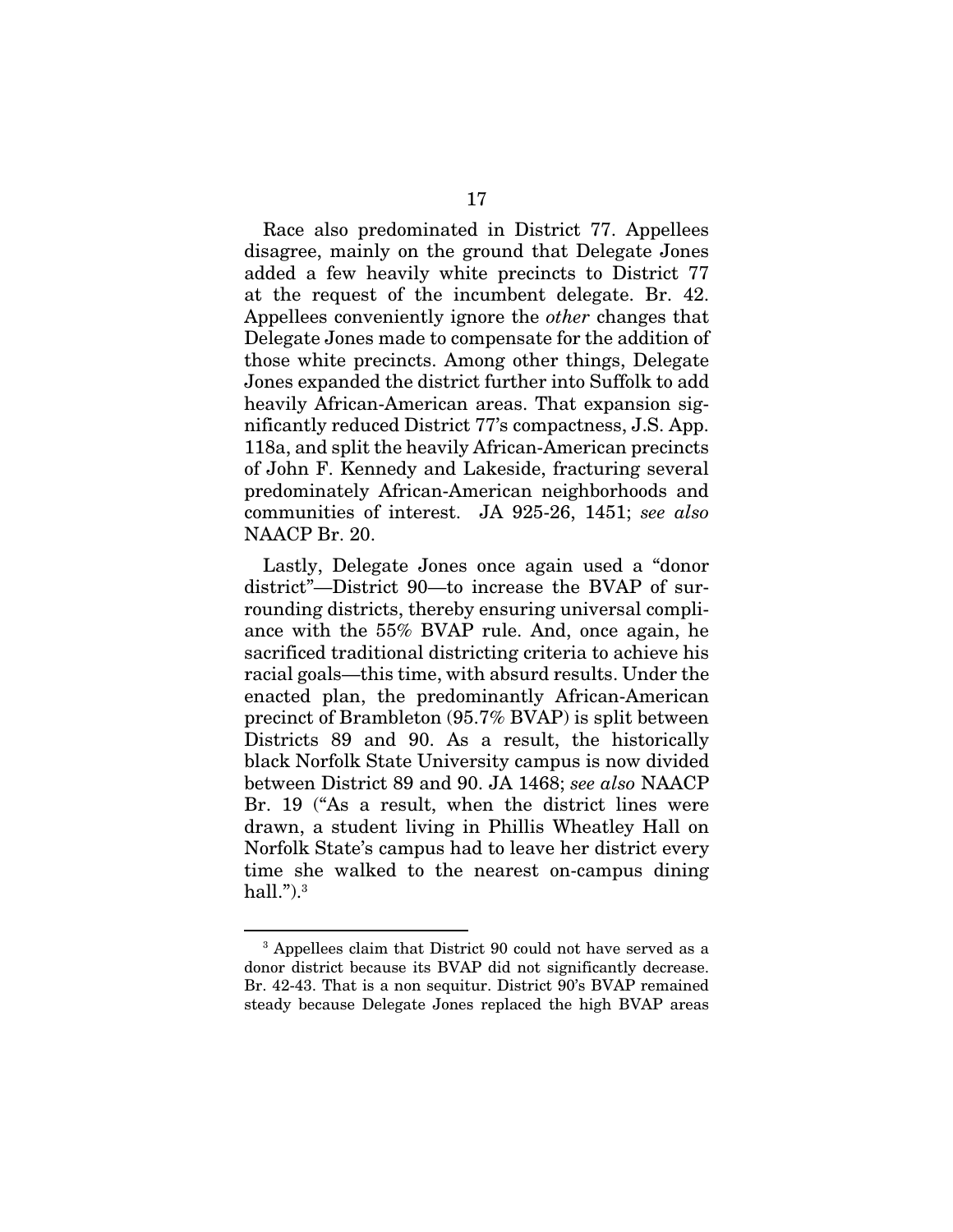In short, as in the Richmond area, African-American voters in the South Hampton Roads area were carefully redistributed to ensure compliance with the 55% rule in every Challenged District. Traditional districting criteria were often abandoned, and, in any case, were considered only after the racial goal had been achieved.

## D. North Hampton Roads (Districts 92 and 95)

Evidence of racial predominance abounds on the peninsula. District 95 went from a moderately compact district to the least compact district in the entire map. J.S. App. 128a. It now features a meandering tentacle that snakes its way northward in search of predominantly African-American areas. As the majority put it, much of the district "departs from any observable neutral criteria." J.S. App. 128a. Similarly, District 92 was extended northwest to absorb heavily African-American areas. JA 672, 1563.

Appellees toss out several baseless theories to explain the bizarre configurations of these districts. For instance, they argue that District 95 was reconfigured to eliminate the "ferrymander" in District 64 and to avoid the residence of Delegate Abbott in District 93. Br. 40. But neither goal required the contorted northern tentacle, which conspicuously reaches out to grab high BVAP areas. JA 944, 1563. Appellees also invoke politics, arguing that the district was drawn to include Democratic areas and exclude Republican areas. Br. 40. (The majority found that explanation "persuasive." J.S. App. 129a.) But both the majority

moved to District 89 with high BVAP areas in Virginia Beach. JA 927-28.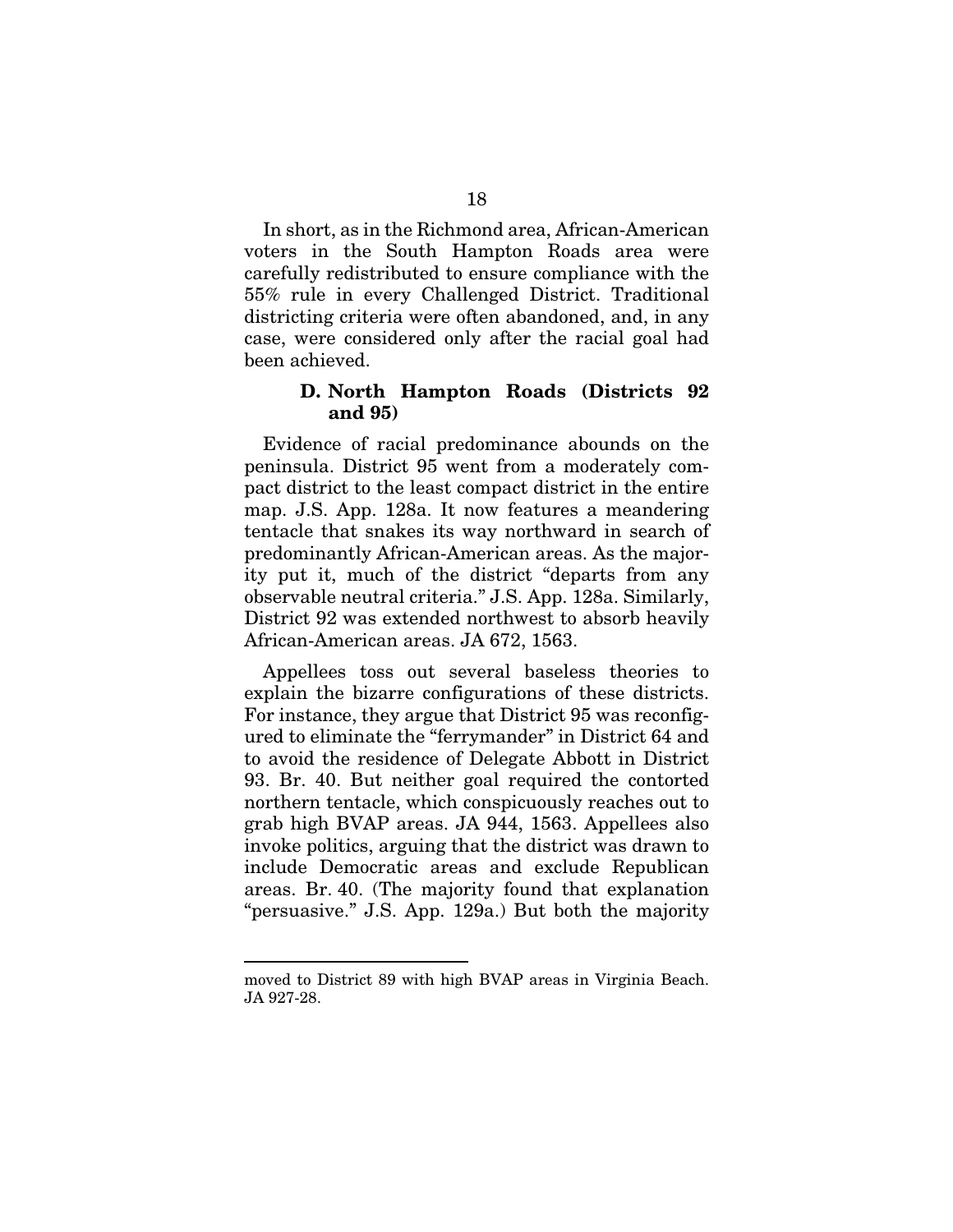and Appellees fail to notice that the district's sprawling tentacle carefully splits VTDs as it meanders its way north. *See* JA 786-87, 912-13. And while Delegate Jones could have assessed the *racial* ramifications of those VTD splits, he could not have assessed the *political* ramifications of those splits. U.S. Br. 27.

## IV. DISTRICT 75 IS NOT NARROWLY TAILORED

Appellees proclaim that Delegate Jones dutifully performed the "exceedingly complex task" of "[d]etermining what level of BVAP is necessary to prevent retrogression" in District 75. Br. 54. This is remarkable given that, when asked on the House floor whether he or any of his colleagues "took into account *any* retrogress[ion] analysis regarding minority performance in *any* of the 12 majority-minority districts," Delegate Jones responded: "*I am not aware of any*." JA 288-89 (emphasis added).

At no point during the redistricting process did Delegate Jones offer the explanation embraced by the majority and Appellees here: that the 55% BVAP figure was the product of a functional analysis of the unique voting patterns and electoral history of District 75. Thus, it is hardly surprising that Appellees can point to no evidence—not a single document—supporting this alleged "functional analysis." Nonetheless, the majority was satisfied that, after misrepresenting the source of the 55% BVAP rule multiple times, *see* J.S. App. 24a-25a, Delegate Jones parroted the words "functional analysis" on the witness stand. This Court should not condone the majority's evisceration of the strict scrutiny standard.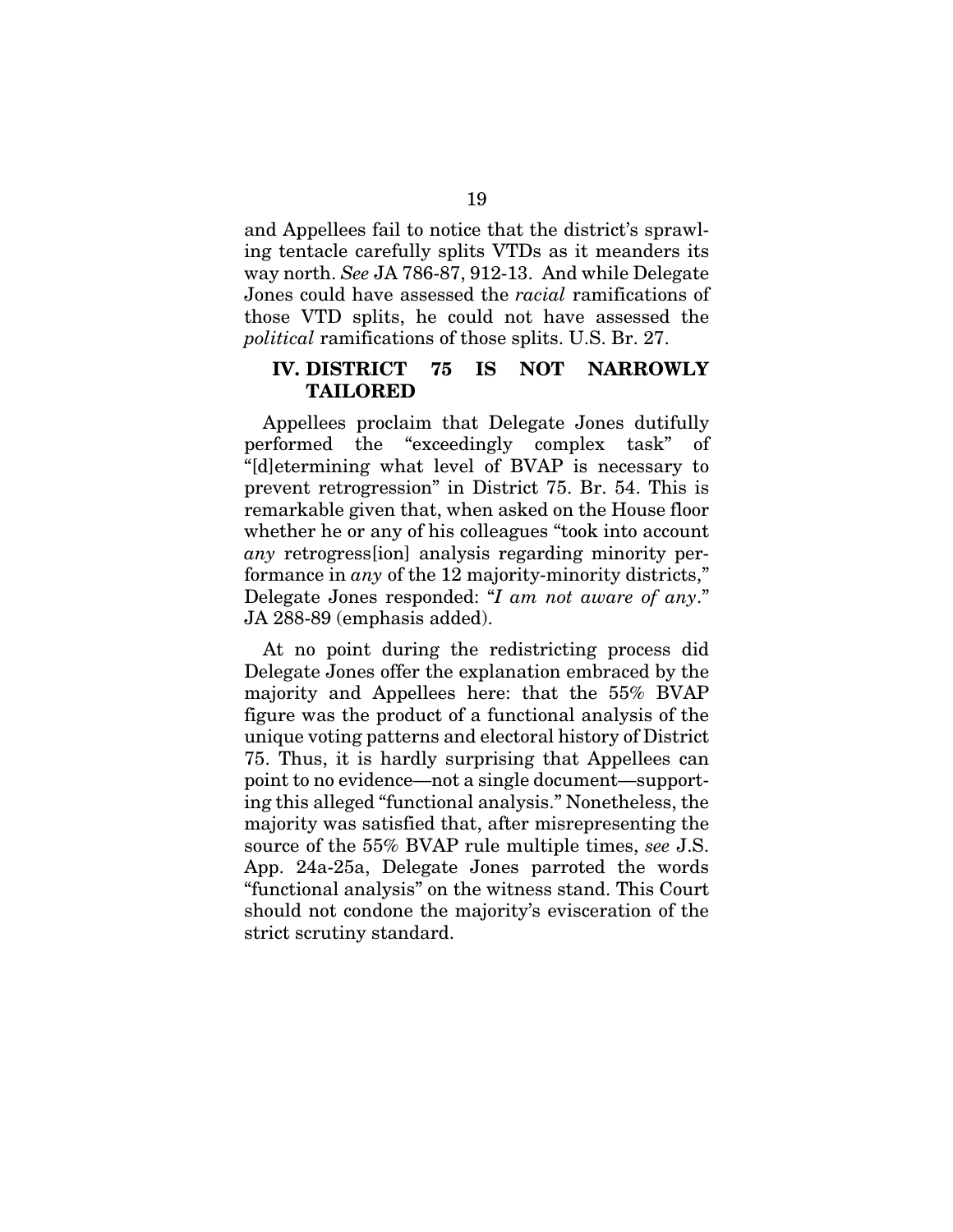Appellees' post hoc attempt to muster a "strong basis in evidence" for the 55% BVAP rule, moreover, fails on its face.

First, Appellees contend that Delegate Jones relied on Delegate Tyler, the incumbent in District 75, as the source of the 55% BVAP rule. But even if the unsupported concerns of an incumbent seeking to maximize her chances of re-election could satisfy Appellees' burden, *see* J.S. App. 98a-99a, Delegate Tyler professed no independent knowledge that a 55% BVAP rule was necessary for VRA compliance, testifying that her understanding on this point came from Delegate Spruill. *Id*. 24a. Delegate Spruill's view, it appears, was based on nothing more substantial than unidentified "feedback" that he received from unidentified "groups in Virginia." *Id.* 25a. Appellees cannot establish a "strong basis in evidence" based on the rumor mill.

Second, Appellees congratulate Delegate Jones on his alleged analysis of the 2005 primary and general election in District 75. Even if this analysis did take place—and the Court would search the legislative record in vain for any documentation of or reference to this analysis—it hardly provides a strong basis in evidence regarding the requirements of the VRA. After all, "a pattern of racial bloc voting that extends over a period of time is more probative of a claim that a district experiences legally significant polarization than are the results of a single election." *Thornburg v. Gingles*, 478 U.S. 30, 57 (1986); *see also* Brief for the United States 24, *McCrory v. Harris*, No. 15-1262 (U.S. Oct. 23, 2016). Indeed, if a single close election provides sufficient justification for packing minority voters into a district, then the efforts of minority voters to build coalitions across racial lines will be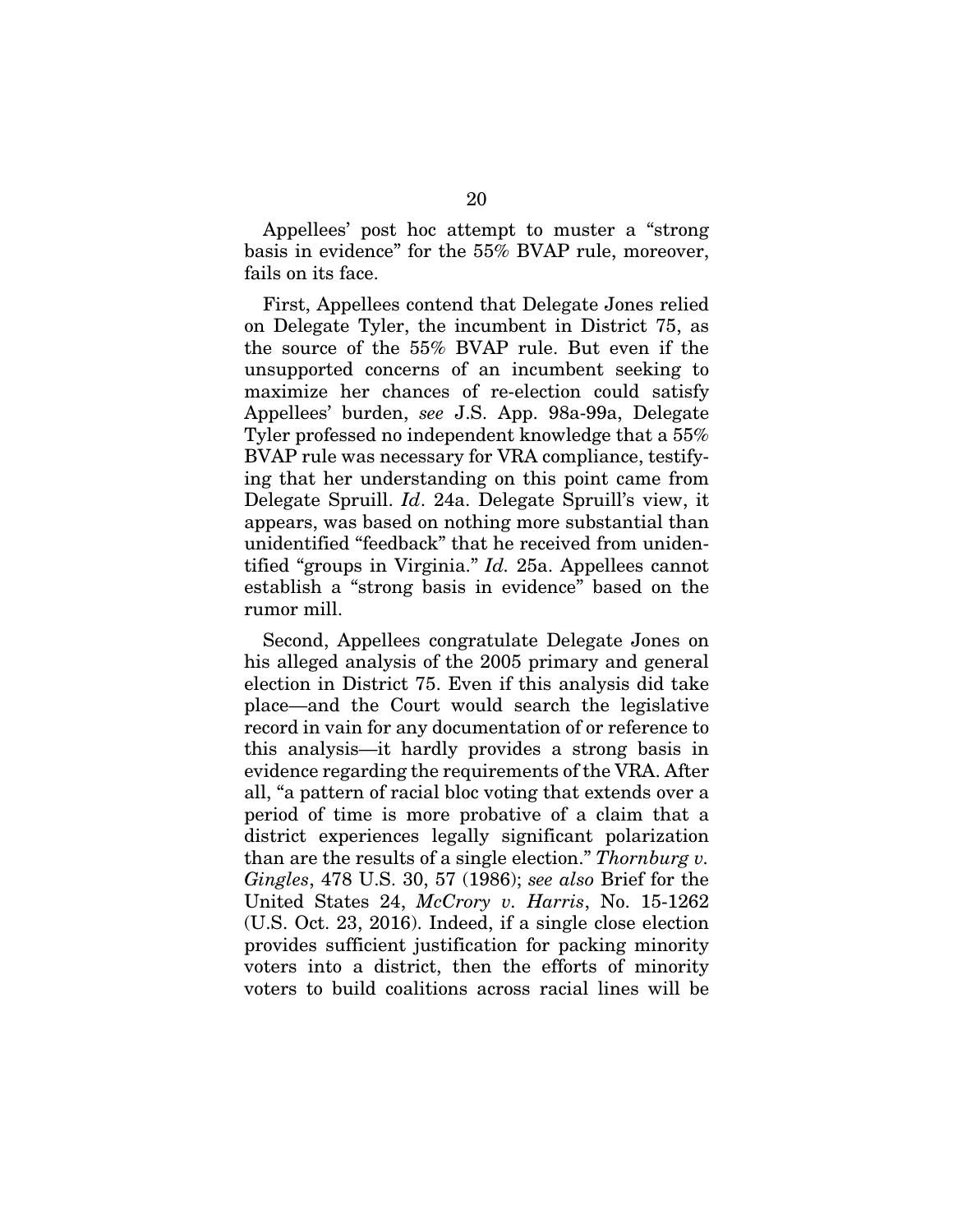effectively thwarted. *See* NAACP Br. 26; *cf. Bartlett v. Strickland*, 556 U.S. 1, 25 (2009).

After extolling the complex "functional analysis" Delegate Jones supposedly performed, Appellees reverse course to contend that he could *not* "do a meaningful analysis" since there were "too few contested primaries in Virginia House races." Br. 57. But this Court has never endorsed Appellees' contention that primary election data—and "not general election data"—are "best" for assessing minority performance. *Id.* Rather, "the most probative evidence" of minority electoral opportunity "is derived from elections involving black candidates." *Nipper v. Smith*, 39 F.3d 1494, 1540 (11th Cir. 1994); *see also Westwego Citizens for Better Gov't v. City of Westwego*, 872 F.2d 1201, 1208 n.7 (5th Cir. 1989) (same); *Uno v. City of Holyoke*, 72 F.3d 973, 988 n.8 (1st Cir. 1995) (same); *Magnolia Bar Ass'n, Inc. v. Lee*, 994 F.2d 1143, 1149 (5th Cir. 1993) (same). And there was no dearth of such election data for District 75 or any other Challenged District, all showing the same thing: minorities in each Challenged District, including District 75, had elected their candidates of choice for at least a decade, whether the BVAP was as low as 46.3% or as high as 62.7%. *See* JA 669; http://www.vpap.org/offices/house-of-dele gates-75/elections/?year\_and\_type=2005regular. Even if contested primary data were "best," Appellees cannot justify Delegate Jones' apparent refusal to examine any other available election data in the district. Indeed, Appellees' cynical claim that in the absence of perfect data the only proper analysis is no analysis at all flies in the face of this Court's insistence on a "strong basis in evidence," *Alabama*, 135 S. Ct. at 1274 (citation omitted).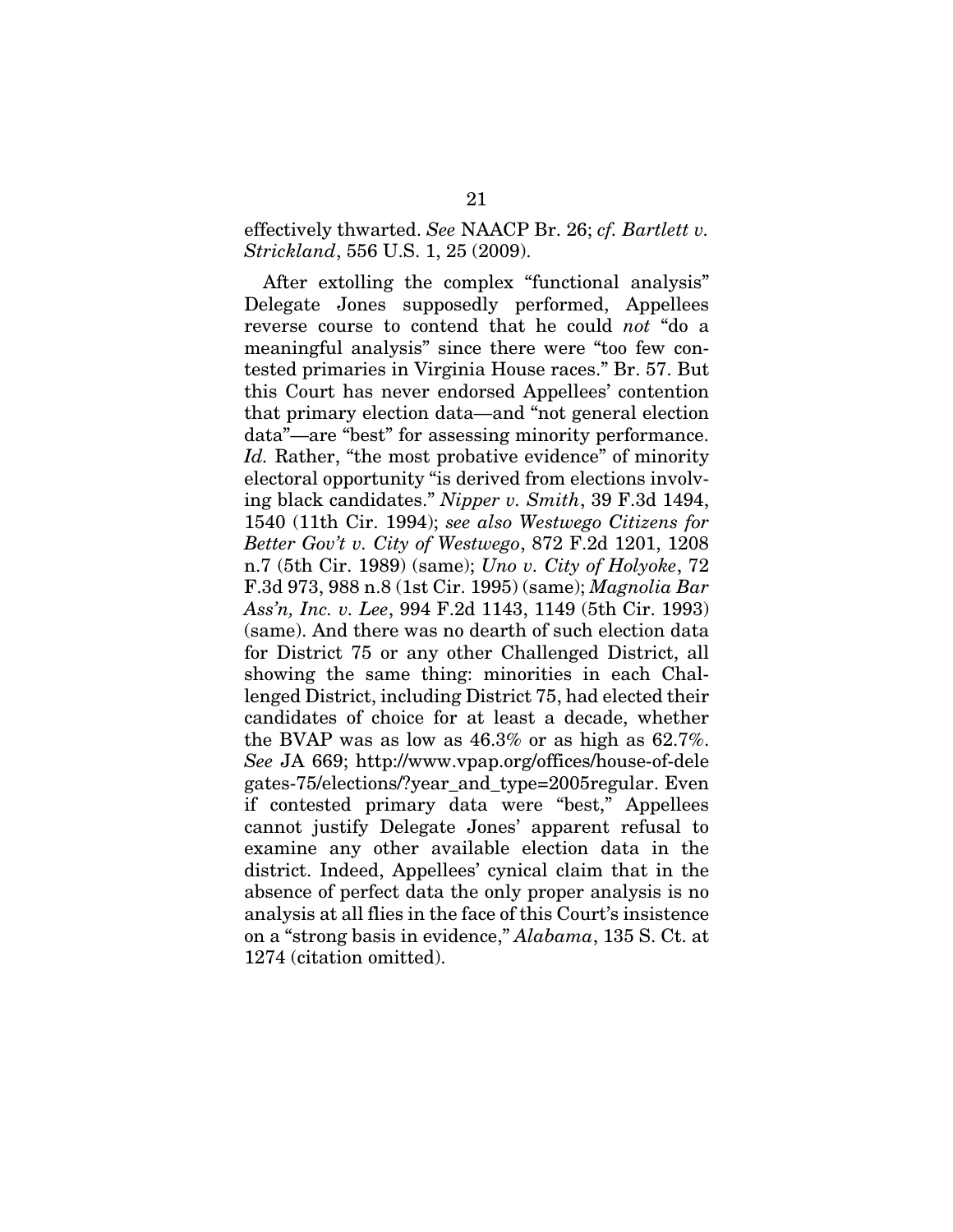Appellees next contend that Appellants supported the use of a BVAP threshold at trial. Appellees grossly misrepresent the record in this regard, fixating on a single statement of counsel during closing argument. JA 2279. But as indicated by the immediate context of that statement, Appellants never offered the Court BVAP percentages that "should" have been used. *See* JA 2279-80 (VRA compliance "hardly requires applying a minimum BVAP threshold well above that needed to win a majority of minority voters"). For good reason. That was not Appellants' burden. Indeed, Appellants affirmatively presented evidence that African Americans could elect their candidates of choice in at least some of the Challenged Districts regardless of whether those districts were majority BVAP. *See, e.g.*, Pls.' Post-Tr. Br. 36; *see also* JA 737-39, 1743-45. Simply put, the precise word choice used by counsel in a single line of closing argument does not relieve the Commonwealth of its burden of meeting strict scrutiny.

Finally, Appellees' claim that the higher BVAP thresholds applied in *Alabama* render that case inapplicable, Br. 56, only reinforces Appellees' "mechanical[] rel[iance] upon numerical percentages" to the exclusion of all other "significant circumstances." *Alabama*, 135 S. Ct. at 1273. The question of how much is too much is a function of fact; in an area with high crossover voting and low polarization, for instance, 55% BVAP could be deemed just as excessive as 70% BVAP would be in a highly polarized area. But the General Assembly made no inquiry into these facts. Instead, they "asked the wrong question with respect to narrow tailoring," *id.* at 1274, specifically: "How can we achieve at least 55% BVAP in all majority-minority districts?" Here, as in *Alabama*, "[a]sking the wrong question . . . led to the wrong answer." *Id.*